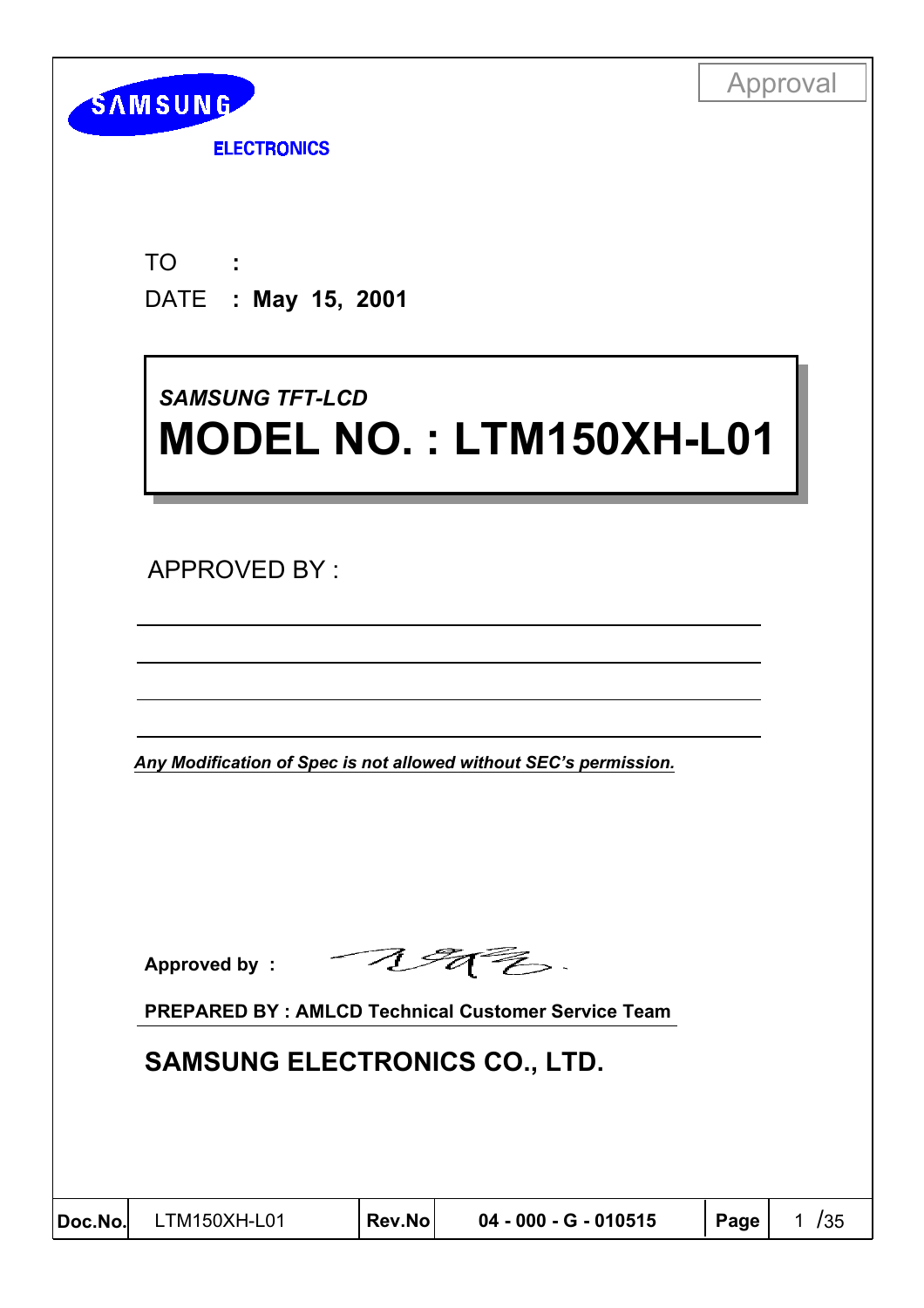### **Doc.No**! LTM150XH-L01 **Rev.No 04 - 000 - G - 010515 Page** 2 /35 **CONTENTS** Approval Revision History General Description 1. Absolute Maximum Ratings 1.1 Absolute Ratings Of Environment 1.2 Electrical Absolute Ratings 2. Optical Characteristics 3. Electrical Characteristics 3.1 TFT LCD Module 3.2 Back-light Unit 4. Block Diagram 4.1 TFT LCD Module 4.2 Back-light Unit 5. Input Terminal Pin Assignment 5.1 Input Signal & Power 5.2 LVDS Interface 5.3 Back-light Unit 5.4 Input Signals, Basic Display Colors and Gray Scale of Each Color 5.5 Pixel format 6. Interface Timing 6.1 Timing Parameters ( DE only mode) 6.2 Timing Diagrams of interface Signal ( DE only mode) 6.3 Interface timing diagrams of LVDS 6.4 Power ON/OFF Sequence 7. Outline Dimension 8. Reliability Test 9. Packing 10. Marking & Others 11. General Precaution Appendix(Cosmetic spec) - - - - - - - - - - - - - - - - - - - ( 3 ) - - - - - - - - - - - - - - - - - - - ( 4 ) - - - - - - - - - - - - - - - - - - - ( 5 ) - - - - - - - - - - - - - - - - - - - ( 7 ) - - - - - - - - - - - - - - - - - - - ( 10 ) - - - - - - - - - - - - - - - - - - - ( 13 ) - - - - - - - - - - - - - - - - - - - ( 14 ) - - - - - - - - - - - - - - - - - - - ( 18 ) - - - - - - - - - - - - - - - - - - - ( 22 ) - - - - - - - - - - - - - - - - - - - ( 24 ) - - - - - - - - - - - - - - - - - - - ( 25 ) - - - - - - - - - - - - - - - - - - - ( 26 ) - - - - - - - - - - - - - - - - - - - ( 28 ) - - - - - - - - - - - - - - - - - - - ( 29 )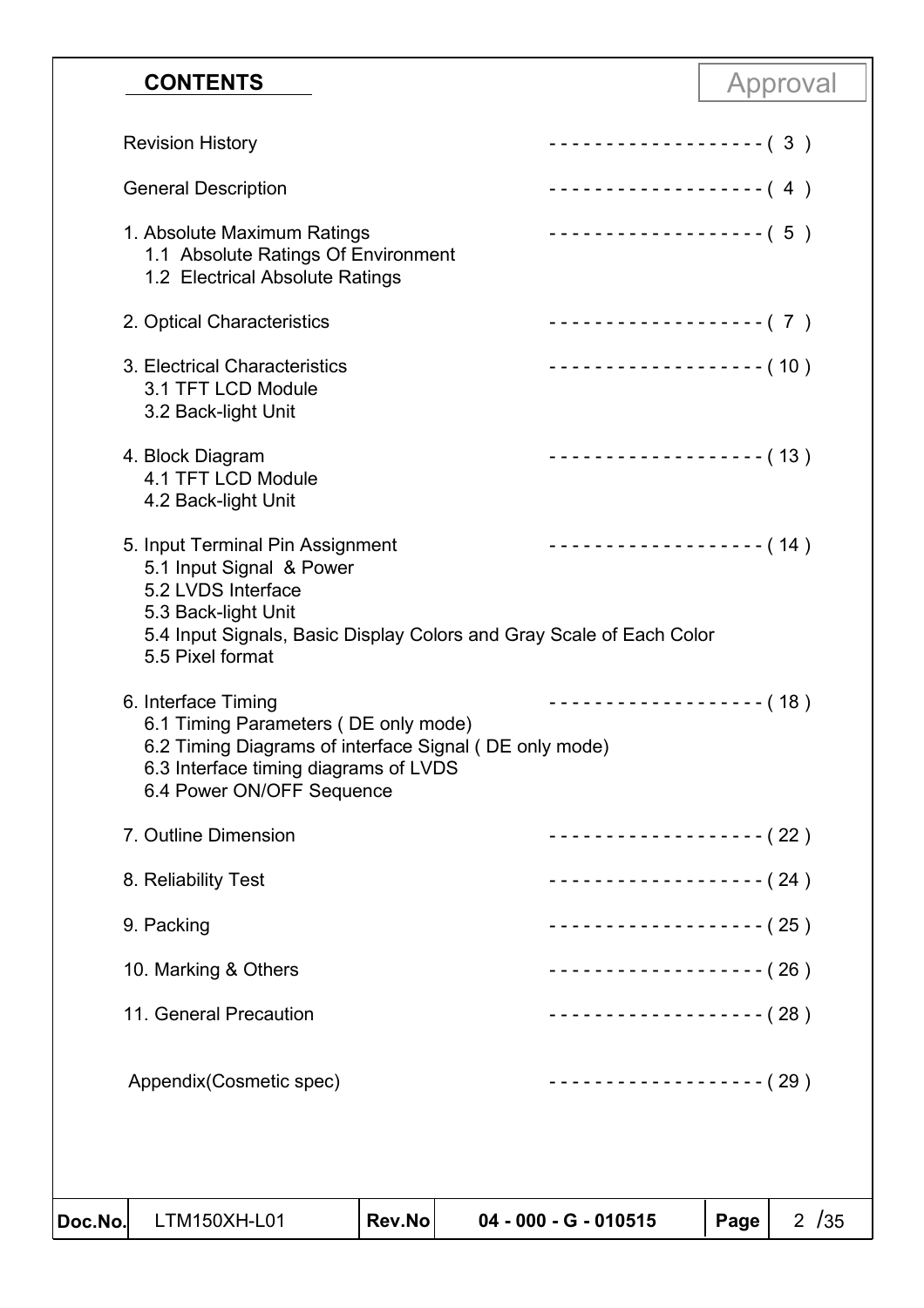|             |              |      |        | <b>Revision History</b>                                            |      | Approval |
|-------------|--------------|------|--------|--------------------------------------------------------------------|------|----------|
| Date        | Rev.No.      | Page |        | Summary                                                            |      |          |
| May 2, 2001 | 000          |      |        | Approval spec of LTM150XH -L01 model is issued for the first time. |      |          |
|             |              |      |        |                                                                    |      |          |
| Doc.No.     | LTM150XH-L01 |      | Rev.No | 04 - 000 - G - 010515                                              | Page | $3 / 35$ |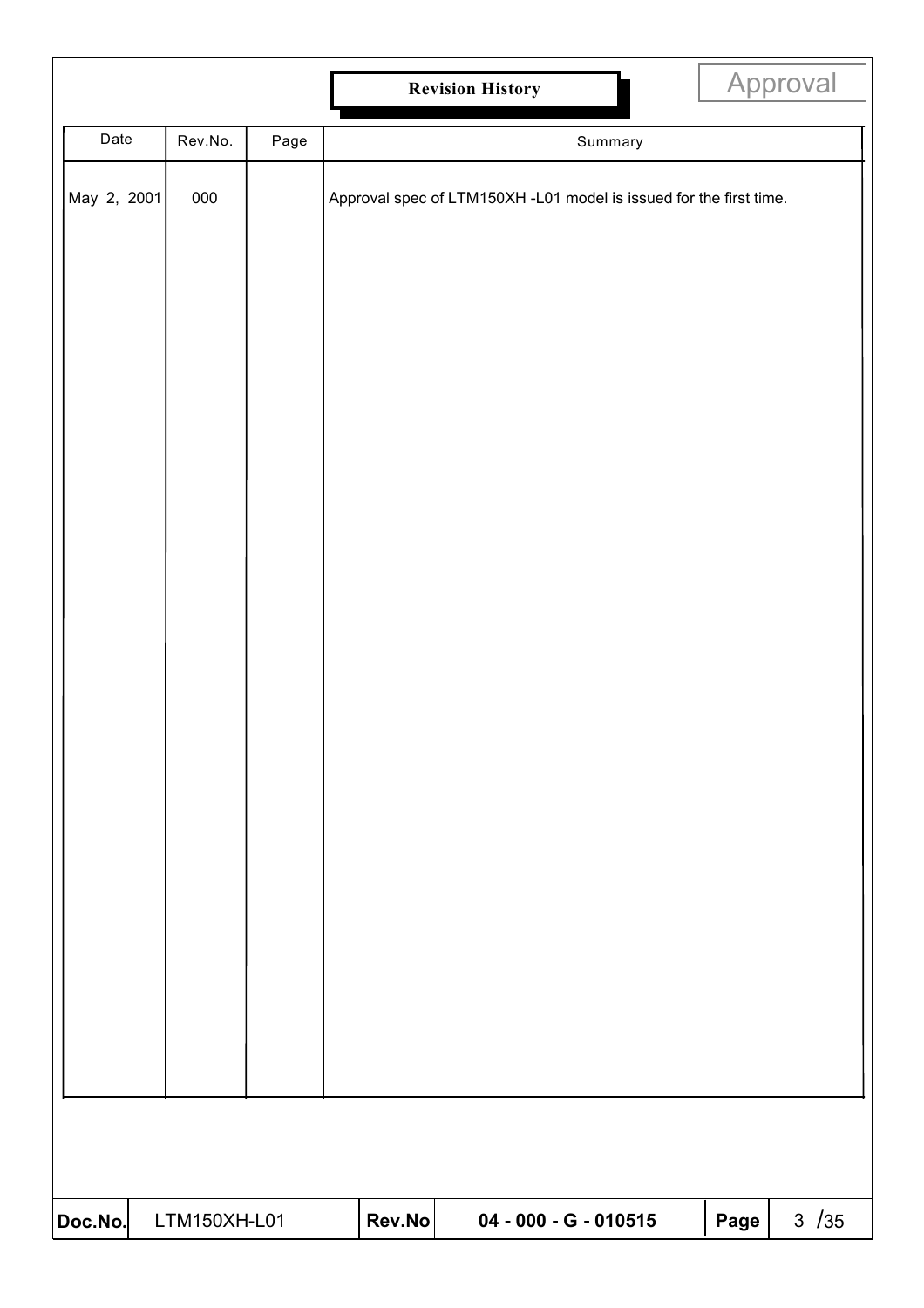### **GENERAL DESCRIPTION**

#### **DESCRIPTION**

 LTM150XH-L01 is a color active matrix TFT (Thin Film Transistor) liquid crystal display that uses amorphous silicon TFT switching devices. This model is composed of a TFT LCD panel, a driver circuit and a back-light system. The resolution of 15.0- inch contains 1,024 x 768 pixels and can display up to 16.2M colors. 6 o'clock direction is the optimum viewing angle.

#### FEATURES

- High contrast ratio, High aperture structure
- Wide viewing angle
- High-speed response
- XGA(1024x768 pixels) resolution
- 8-bit color depth, Display 16.2M colors
- Low power consumption
- 4 CCFTs (Cold Cathode Fluorescent Tube)
- DE Only Mode
- LVDS Interface with 1 pixel / clock

#### APPLICATIONS

- Desktop monitors
- Display terminals for AV application products
- Monitors for Industrial machine

#### GENERAL SPECIFICATIONS

| <b>ITEM</b>       | <b>SPECIFICATION</b>                      | <b>UNIT</b> | <b>NOTE</b> |
|-------------------|-------------------------------------------|-------------|-------------|
| Active area       | 304.1(H) x228.1(V) (15.0 inch diagonal)   | mm          |             |
| Driver element    | a-Si TFT active matrix                    |             |             |
| Display colors    | 16.2M                                     |             |             |
| Number of pixel   | 1024 x 768                                | pixel       |             |
| Pixel arrangement | <b>RGB</b> vertical stripe                |             |             |
| Pixel pitch       | $0.297(H) \times 0.297(W)$                | mm          |             |
| Display Mode      | Normally white                            |             |             |
| Surface treatment | Haze 25, Anti-glare & Hard - Coating (3H) |             |             |

| Doc.No. LTM150XH-L01 | Rev.No | 04 - 000 - G - 010515 | $ $ Page $ $ | 4 / 35 |
|----------------------|--------|-----------------------|--------------|--------|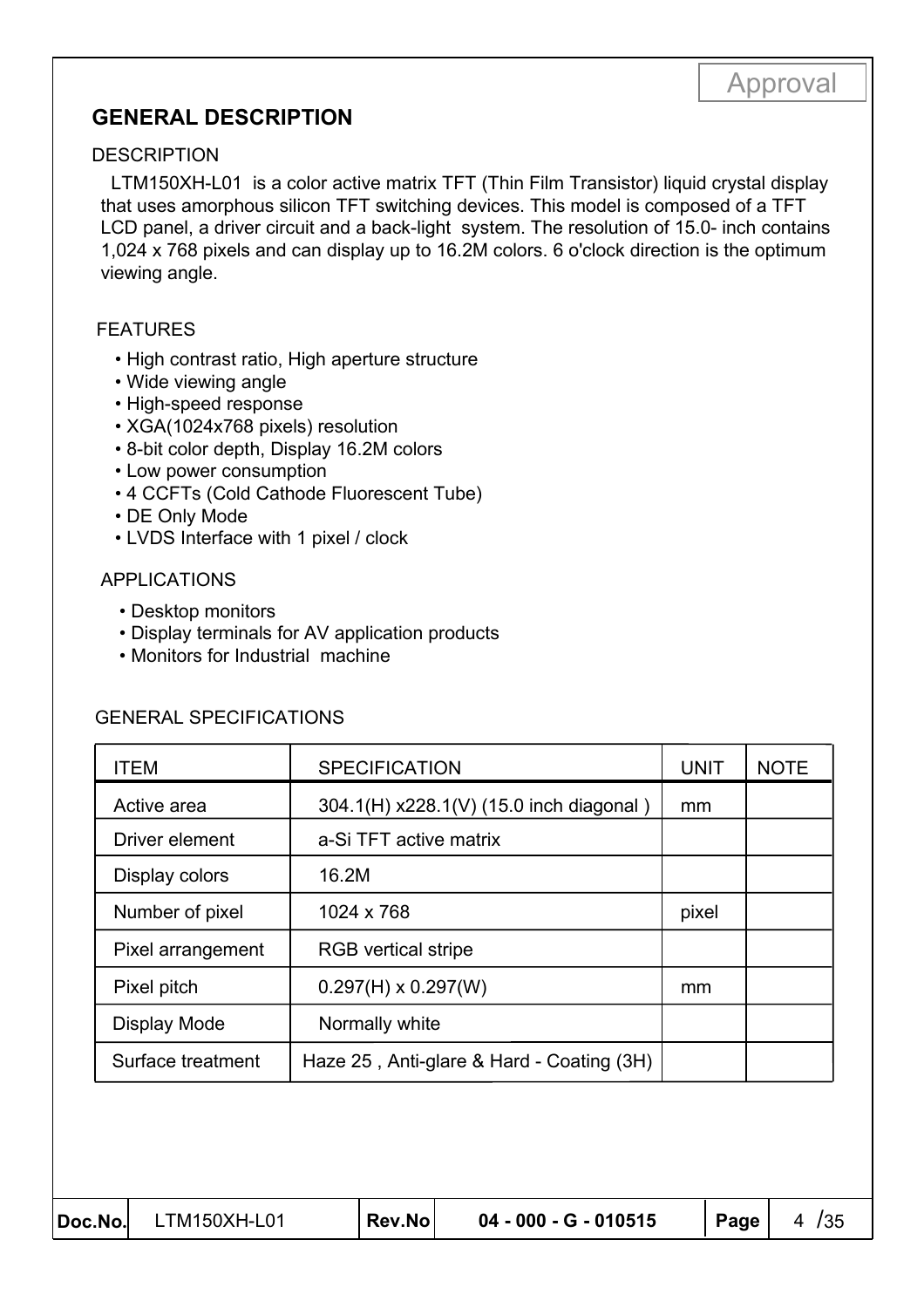#### **Mechanical Information**

| <b>ITEM</b>    |                | MIN.  | TYP.                     | MAX.  | <b>NOTE</b> |
|----------------|----------------|-------|--------------------------|-------|-------------|
|                | Horizontal (H) | 331.1 | 331.6                    | 332.1 | mm          |
| Module<br>size | Vertical (V)   | 254.4 | 254.9                    | 255.4 | mm          |
|                | Depth (D)      |       | 12.5                     | 13.0  | mm          |
|                | Weight         |       | $\overline{\phantom{0}}$ | 1350  | g           |

# **1. ABSOLUTE MAXIMUM RATINGS**

#### 1.1 ABSOLUTE RATINGS OF ENVIRONMENT

| <b>ITEM</b>                                 | <b>SYMBOL</b>               | MIN.  | MAX.    | <b>UNIT</b>  | <b>NOTE</b> |
|---------------------------------------------|-----------------------------|-------|---------|--------------|-------------|
| Storage temperature                         | $\mathsf{T}_{\texttt{STG}}$ | $-20$ | 60      | $\rm ^{O}C$  | (1), (5)    |
| Operating temperature<br>(Surface of Glass) | $\mathsf{T}_{\mathsf{OPR}}$ | 0     | 50      | $^{\circ}$ C | (1), (5)    |
| Shock (non-operating)                       | Snop                        |       | 50      | G            | (2),(4)     |
| Vibration (non-operating)                   | Vnop                        |       | $1.5\,$ | G            | (3),(4)     |

Note (1) Temperature and relative humidity range are shown in the figure below.

90 % RH Max. ( 40 ° C ≥ Ta)

- Maximum wet bulb temperature at 39 °C or less. (Ta > 40 °C) No condensation.
	- (2) 11ms, sine wave, 1 time for  $\pm X$ ,  $\pm Y$ ,  $\pm Z$ .
	- (3) 10 300 10 Hz, Sweep rate: 10 min, 30 min for X,Y,Z.
	- (4) At testing Vibration and Shock, the fixture in holding the Module to be tested have to be hard and rigid enough so that the Module would not be twisted or bent by the fixture.
	- (5) If product is used for extended time excessively or exposed to high temperatures for extended time, there is a possibility of wide viewing angle film damage which could affect visual characteristics.

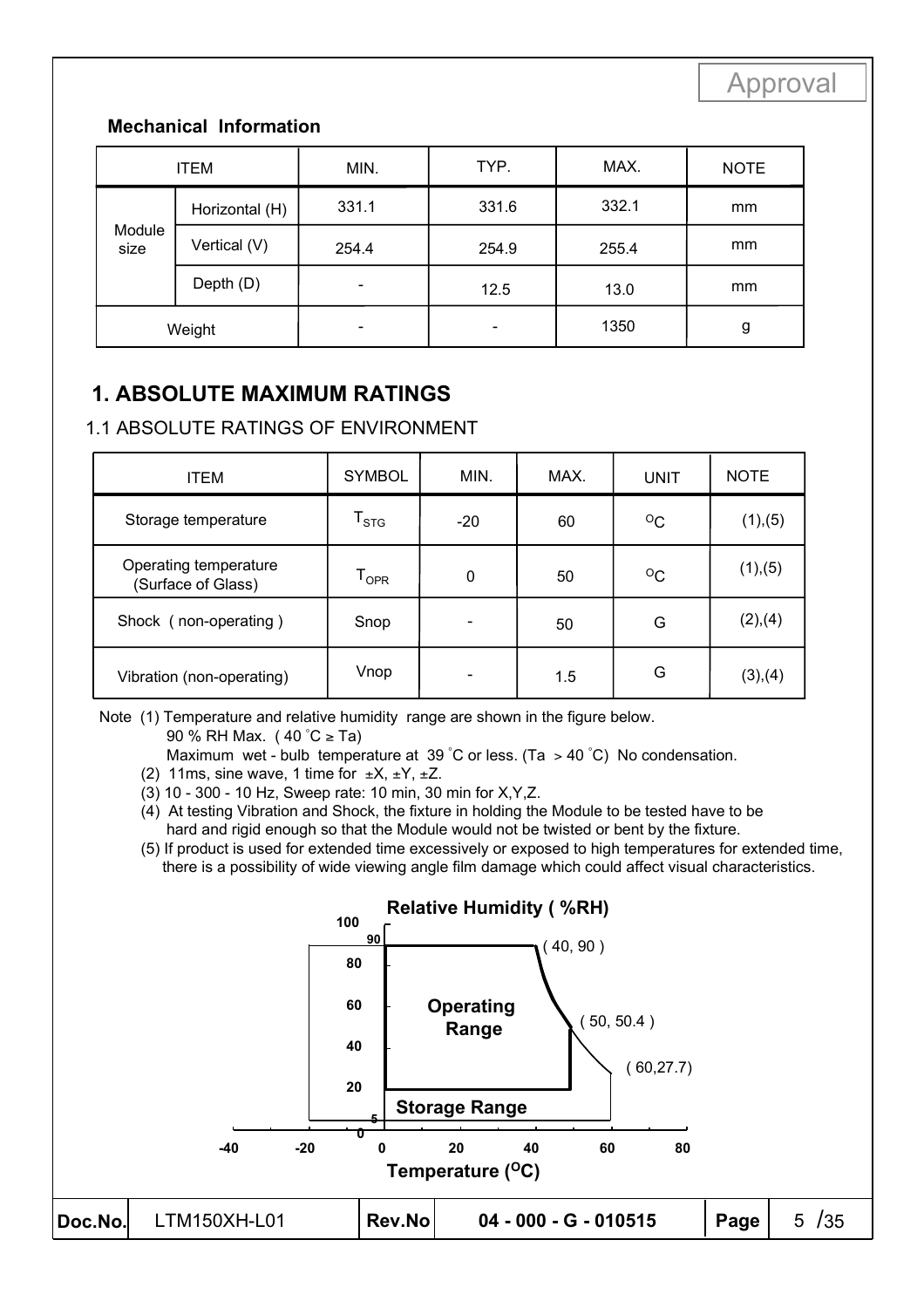#### 1.2 ELECTRICAL ABSOLUTE RATINGS

| (1) TFT LCD MODULE   | $(Vss = GND = 0 V)$ |         |      |      |             |
|----------------------|---------------------|---------|------|------|-------------|
| ITEM                 | <b>SYMBOL</b>       | MIN.    | MAX. | UNIT | <b>NOTE</b> |
| Power Supply Voltage | Vdd                 | GND-0.3 | 3.6  |      |             |

NOTE (1) With Ta ( $25 \pm 2$  <sup>O</sup>C)

#### (2) BACK-LIGHT UNIT

Ta =  $25 \pm 2$  <sup>O</sup>C

| <b>ITEM</b>    | <b>SYMBOL</b> | MIN. | MAX. | UNIT.      | <b>NOTE</b> |
|----------------|---------------|------|------|------------|-------------|
| Lamp current   | ᄔ             | 3.0  | 6.5  | m Arms     |             |
| Lamp frequency | fl            | 40   | 80   | <b>KHz</b> |             |

NOTE (1) Permanent damage to the device may occur if maximum values are exceeded. Functional operation should be restricted to the conditions described under Normal Operating Conditions.

| $ Doc\rangle$ | LTM150XH-L01 | Rev.No | 04 - 000 - G - 010515 | Page $ $ | 6 / 35 |
|---------------|--------------|--------|-----------------------|----------|--------|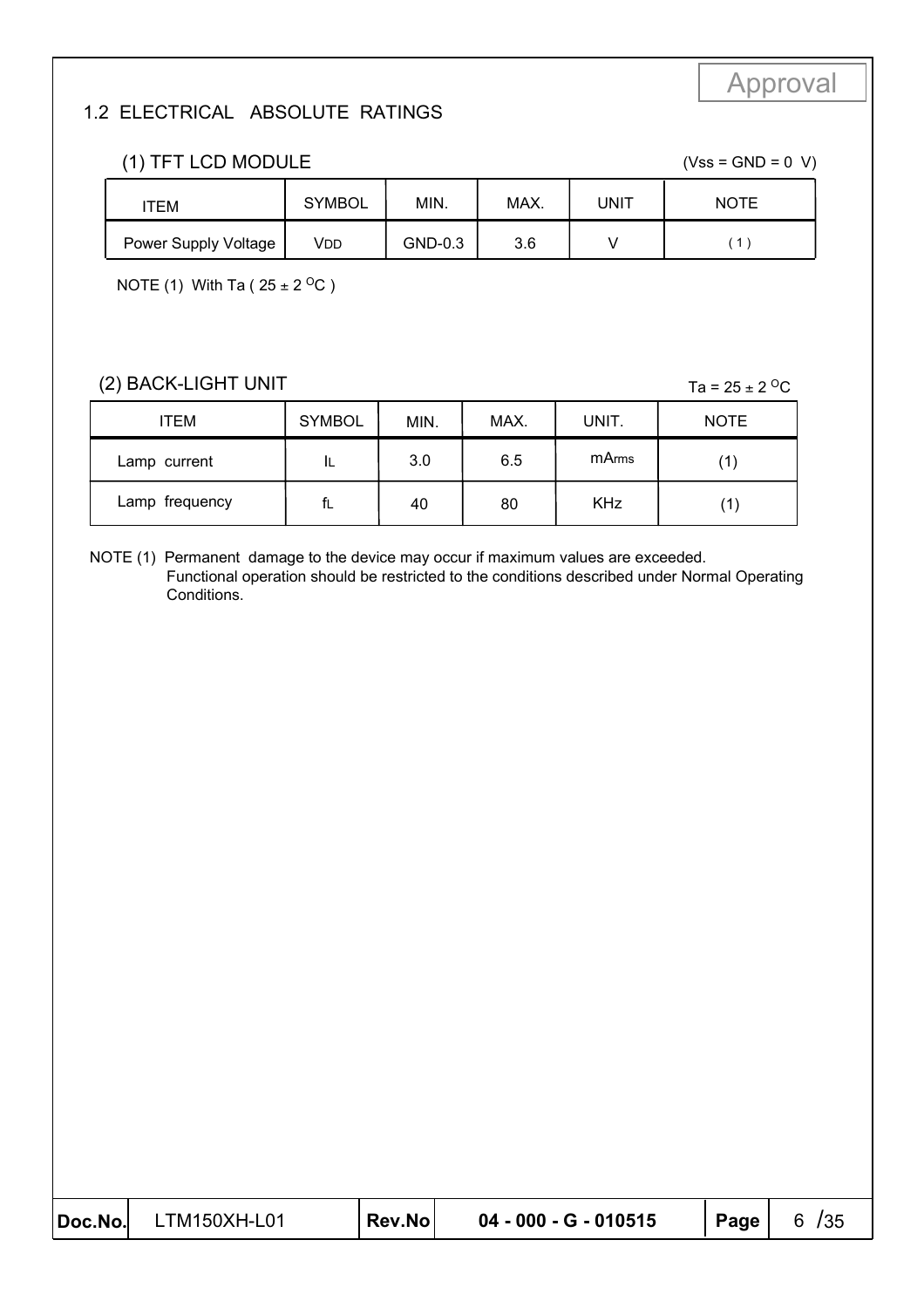# **2. OPTICAL CHARACTERISTICS**

The following items are measured under stable conditions. The optical characteristics should be measured in a dark room or equivalent state with the methods shown in Note (4). Measuring equipment : TOPCON BM-5A

| <b>ITEM</b>                                 |             | <b>SYMBOL</b>           | <b>CONDITION</b> | MIN.                     | TYP.                     | MAX.                         | <b>UNIT</b>       | <b>NOTE</b>   |
|---------------------------------------------|-------------|-------------------------|------------------|--------------------------|--------------------------|------------------------------|-------------------|---------------|
| <b>Contrast Ratio</b><br>(Center of screen) |             | <b>CR</b>               |                  | 200                      | 300                      | $\blacksquare$               |                   | (1), (2), (4) |
| Response                                    | Rising      | T <sub>R</sub>          |                  |                          | 5                        | 10                           | msec              | (1), (3)      |
| Time at Ta                                  | Falling     | $\mathsf T_{\mathsf F}$ |                  | $\overline{\phantom{a}}$ | 20                       | 25                           |                   |               |
| Luminance of White<br>(Center of screen)    |             | $Y_L$                   | $\phi = 0,$      | 200                      | 250                      | $\blacksquare$               | cd/m <sup>2</sup> |               |
|                                             | Red         | Rx                      | $\theta = 0$     | 0.598                    | 0.628                    | 0.658                        |                   |               |
|                                             |             | RY                      | Normal           | 0.323                    | 0.353                    | 0.383                        |                   |               |
|                                             | Green       | $G_{X}$                 | Viewing<br>Angle | 0.260                    | 0.290                    | 0.320                        |                   |               |
| Color<br>Chromaticity                       |             | $G_Y$                   |                  | 0.565                    | 0.595                    | 0.625                        |                   |               |
| (CIE 1931)                                  | <b>Blue</b> | Bx                      |                  | 0.114                    | 0.144                    | 0.174                        |                   | (1), (4)      |
|                                             |             | BY                      |                  | 0.058                    | 0.088                    | 0.118                        |                   |               |
|                                             | White       | Wx                      |                  | 0.274                    | 0.304                    | 0.334                        |                   |               |
|                                             |             | WY                      |                  | 0.295                    | 0.325                    | 0.355                        |                   |               |
|                                             |             | $\theta L$              |                  | 65                       | 70                       | $\blacksquare$               |                   |               |
| Viewing<br>Angle                            | Hor.        | $\theta$ R              |                  | 65                       | 70                       | $\blacksquare$               |                   |               |
|                                             |             | φн                      | $CR \geq 5$      | 50                       | 55                       | $\overline{\phantom{a}}$     | Degrees           |               |
|                                             | Ver.        | фι                      |                  | 60                       | 65                       | $\qquad \qquad \blacksquare$ |                   |               |
| <b>Brightness Uniformity</b>                |             | <b>BUNI</b>             |                  | $\blacksquare$           | $\overline{\phantom{0}}$ | 20                           | $\%$              | (5)           |

| * Ta = $25 \pm 2$ °C, VDD = 3.3V, fv= 60Hz, fDCLK=65MHz, IL = 6.0 mArms |  |  |  |  |
|-------------------------------------------------------------------------|--|--|--|--|
|-------------------------------------------------------------------------|--|--|--|--|

| Doc.No.l |  |
|----------|--|
|          |  |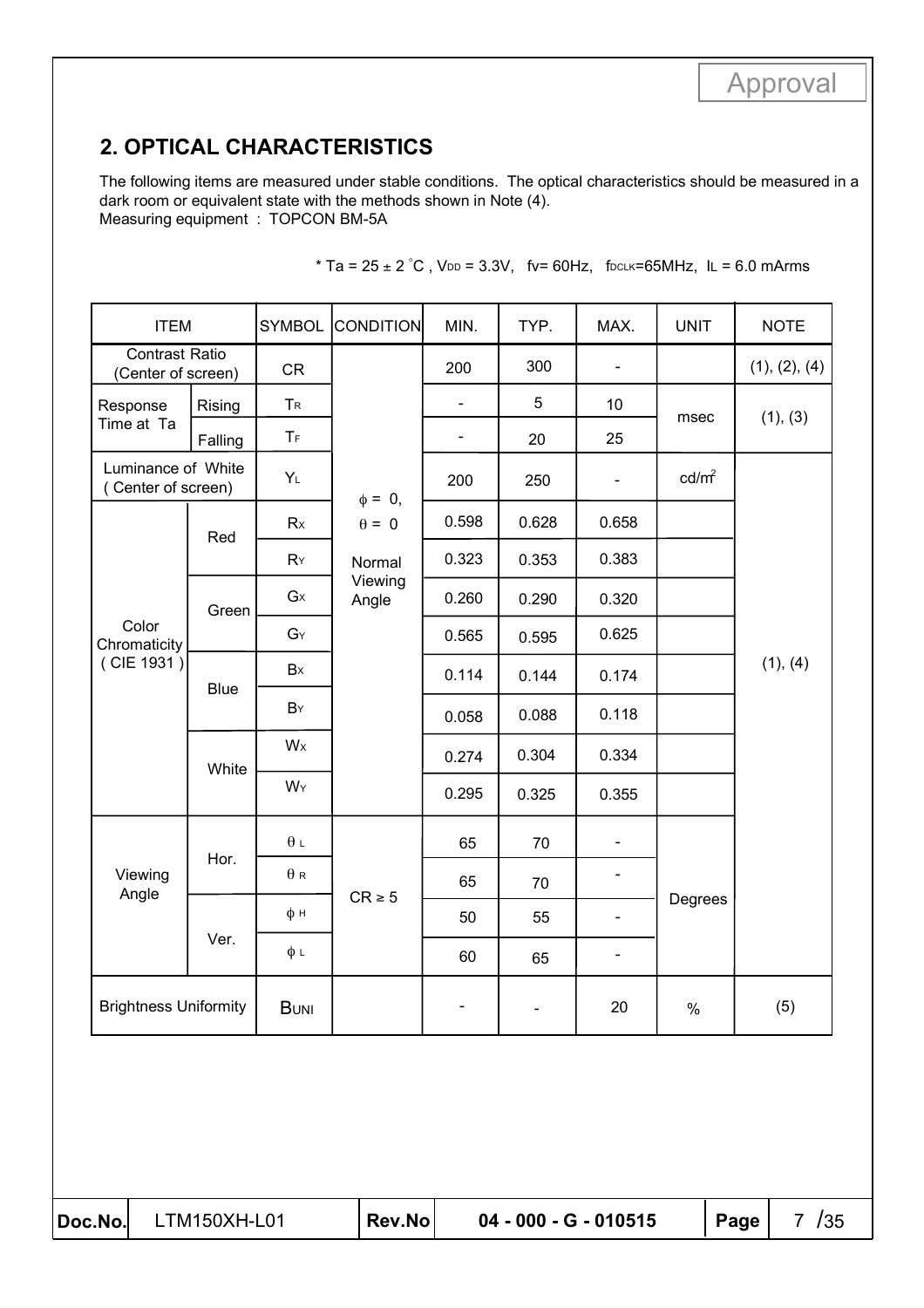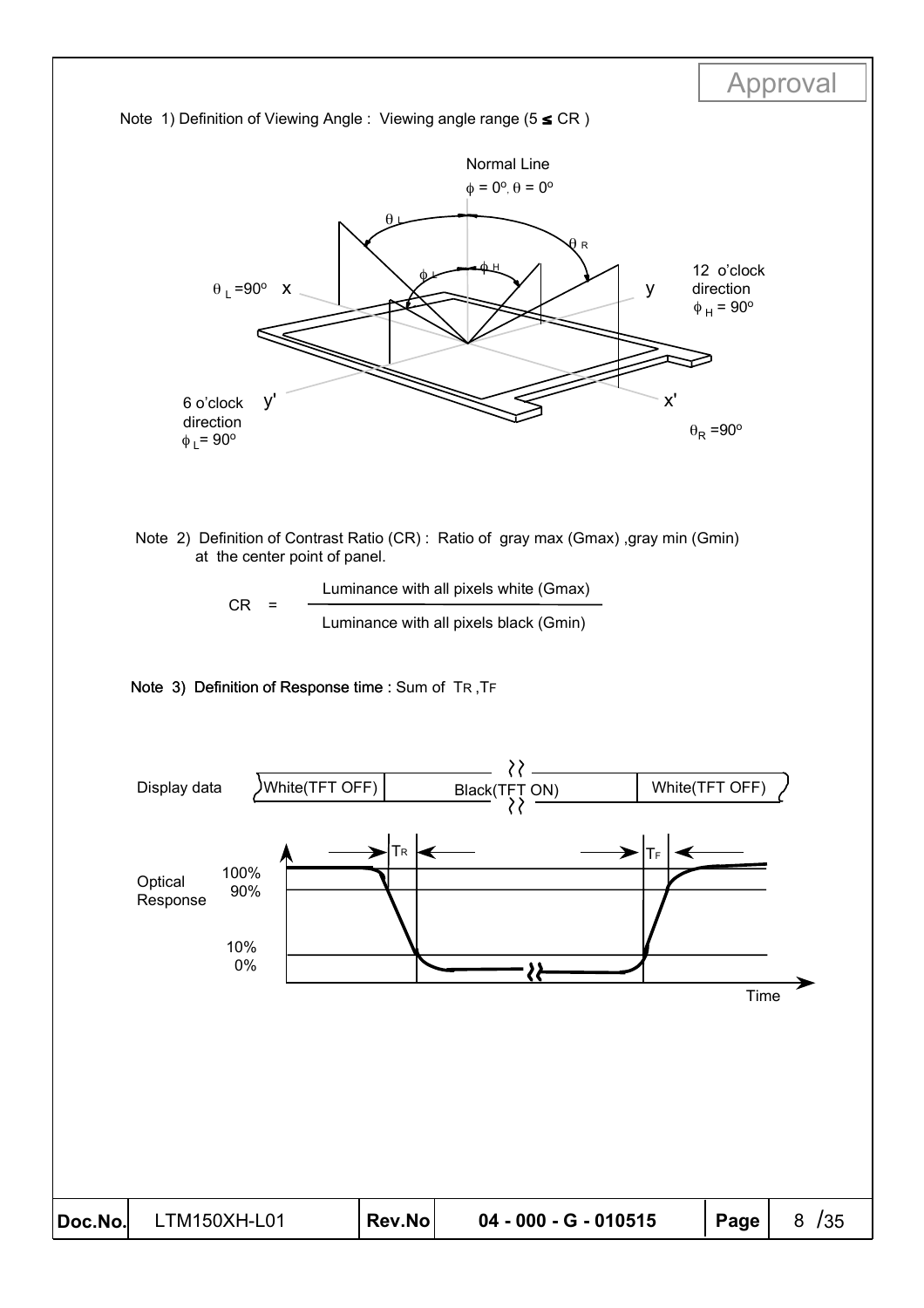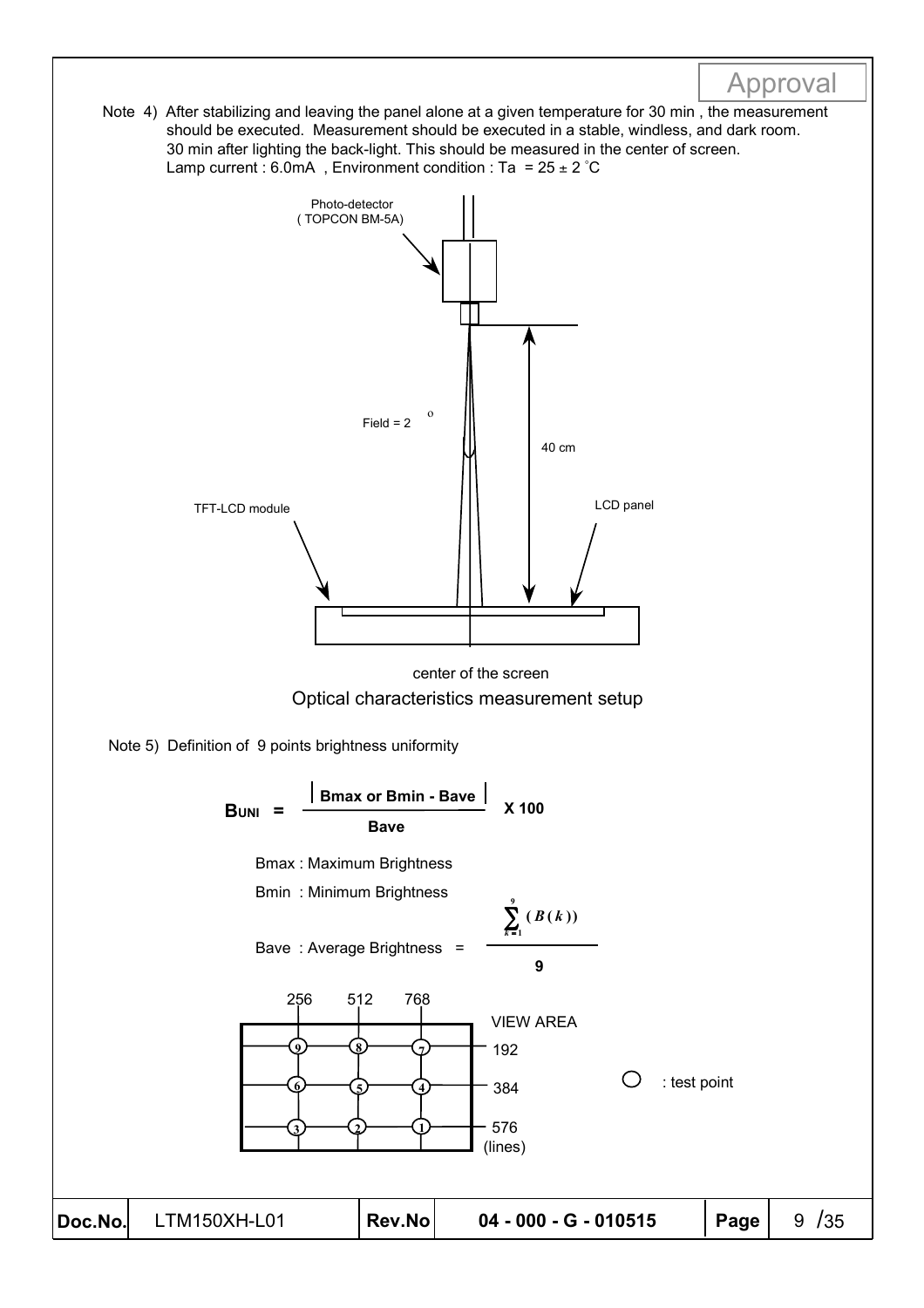# Approval **3. ELECTRICAL CHARACTERISTICS**

#### 3.1 TFT LCD MODULE

| <b>ITEM</b>                    |        |                      | <b>SYMBOL</b>          | <b>MIN</b>               | <b>TYP</b>     | <b>MAX</b> | <b>UNIT</b> | <b>NOTE</b>      |
|--------------------------------|--------|----------------------|------------------------|--------------------------|----------------|------------|-------------|------------------|
| <b>Voltage of Power Supply</b> |        |                      | <b>V</b> <sub>DD</sub> | 3.0                      | 3.3            | 3.6        | V           |                  |
| Differential Input             |        | High                 | <b>V</b> IH            | $\blacksquare$           | $\blacksquare$ | $+100$     | mV          |                  |
| <b>Threshold Voltage</b>       |        | Low                  | VIL                    | $-100$                   |                |            | mV          | (1)              |
|                                |        | White                |                        |                          | 400            |            | mA          | $(2)(4)^{*}a$    |
| Current of<br>Power Supply     | Mosaic |                      | I <sub>DD</sub>        |                          | 420            |            | mA          | $(2)(4)^*b$      |
|                                |        | Sub-pixel<br>checker |                        |                          | 470            | 550        | mA          | $(2)(4)^{\ast}c$ |
| <b>Vsync Frequency</b>         |        |                      | fv                     | $\overline{\phantom{a}}$ | 60             | 75         | Hz          |                  |
| <b>Hsync Frequency</b>         |        |                      | fн                     |                          | 48.3           | 60.0       | kHz         |                  |
| Main Frequency                 |        |                      | fDCLK                  | 47                       | 65             | 80         | <b>MHz</b>  | (3)              |
| <b>Rush Current</b>            |        |                      | Irush                  |                          |                | 1.5        | A           | (5)              |

Note (1) Condition : VCM = +1.2V (Typical)

(2)  $f_v=60Hz$ ,  $f_{DCLK} =65MHz$ ,  $V_{DD} = 3.3V$ , DC Current.

- (3) 1 Pixel / clock
- (4) Power dissipation check pattern

\*a) White Pattern **\*b**) Mosaic Pattern **\*b**)



Ta= 25  $\pm$  2  $^{\circ}$ C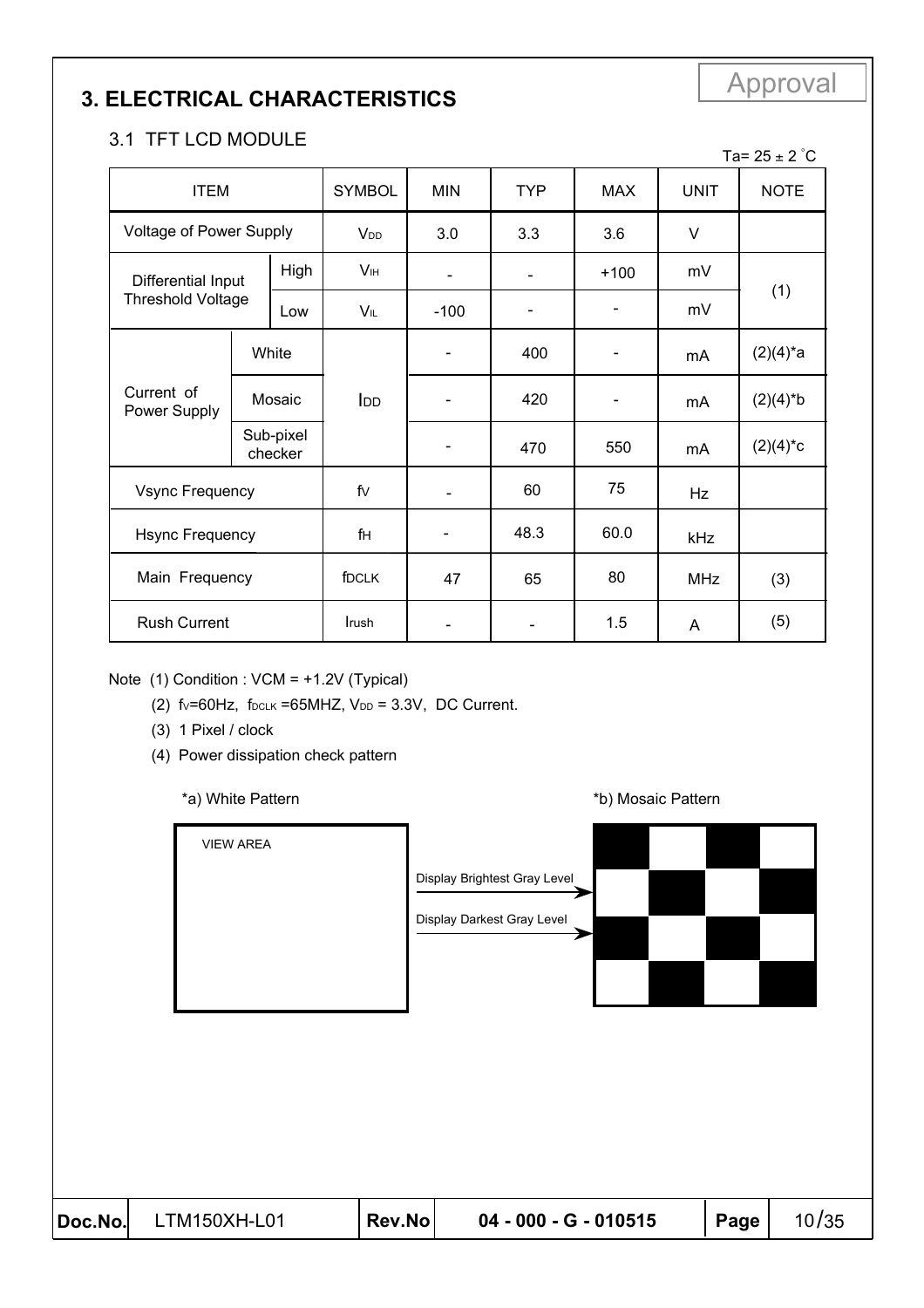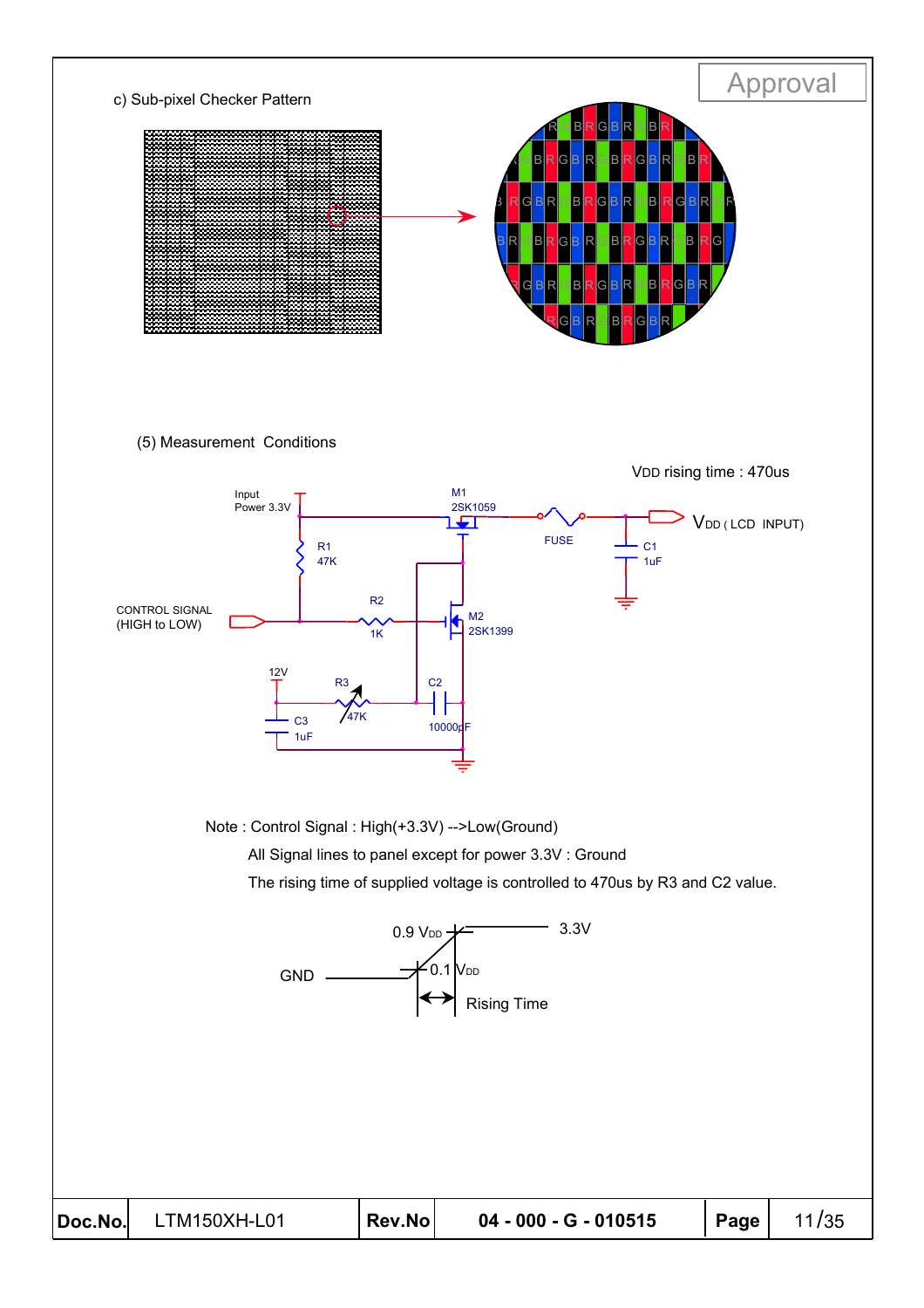#### 3.2 BACK-LIGHT UNIT

The back-light system is an edge-lighting type with 4 CCFTs(Cold Cathode Fluorescent Tube).

The characteristics of four lamps are shown in the following tables.

|--|--|--|

| <b>ITEM</b>                           | <b>SYMBOL</b> | <b>MIN</b> | <b>TYP</b>      | <b>MAX</b>           | <b>UNIT</b>            | <b>NOTE</b>      |
|---------------------------------------|---------------|------------|-----------------|----------------------|------------------------|------------------|
| Lamp Current                          | IL            | 3.0        | 6.0             | 6.5                  | mArms                  | (1)              |
| Lamp Voltage                          | VL            |            | 665             |                      | <b>V<sub>rms</sub></b> | $L=6.0$<br>mArms |
| Lamp Frequency                        | FL            | 40         | $\qquad \qquad$ | 60                   | kHz                    | (2)              |
| <b>Operating Life Time</b><br>of Lamp | Hr            | 25,000     | 35,000          |                      | Hour                   | (3)              |
|                                       |               |            |                 | 1020 $(25^{\circ}C)$ |                        |                  |
| Startup Voltage                       | Vs            |            |                 | 1430 (0°C)           | <b>Vrms</b>            | (4)              |

#### **Note) The waveform of the inverter output voltage must be area symmetric and the design of the inverter must have specifications for the modularized lamp.**

The performance of the back-light, for example life time or brightness, is much influenced by the characteristics of the DC-AC inverter for the lamp. So all the parameters of an inverter should be carefully designed so as not to produce too much leakage current from high-voltage output of the inverter. When you design or order the inverter, please make sure that a poor lighting caused by the mismatch of the back-light and the inverter(miss lighting, flicker, etc.) never occur. When you confirm it, the module should be operated in the same condition as it is installed in your instrument.

Note (1) Lamp current is measured with current meter for high frequency as shown below.



- (2) Lamp frequency may produce interference with horizontal synchronous frequency and this may cause line flow on the display. Therefore lamp frequency shall be detached from the horizontal synchronous frequency and its harmonics as far as possible in order to avoid interference.
- (3) Life time (Hr) of a lamp is defined as the time in which it continues to operate under the condition of Ta = 25  $\pm$  2 °C and IL = 6.0 mArms until the brightness becomes 50% or lower than it's original value.
- (4) The voltage above this value should be applied to the lamps for more than 1 second to startup. Otherwise the lamps may not to be turned on.

| Doc.No. | LTM150XH-L01 |
|---------|--------------|
|---------|--------------|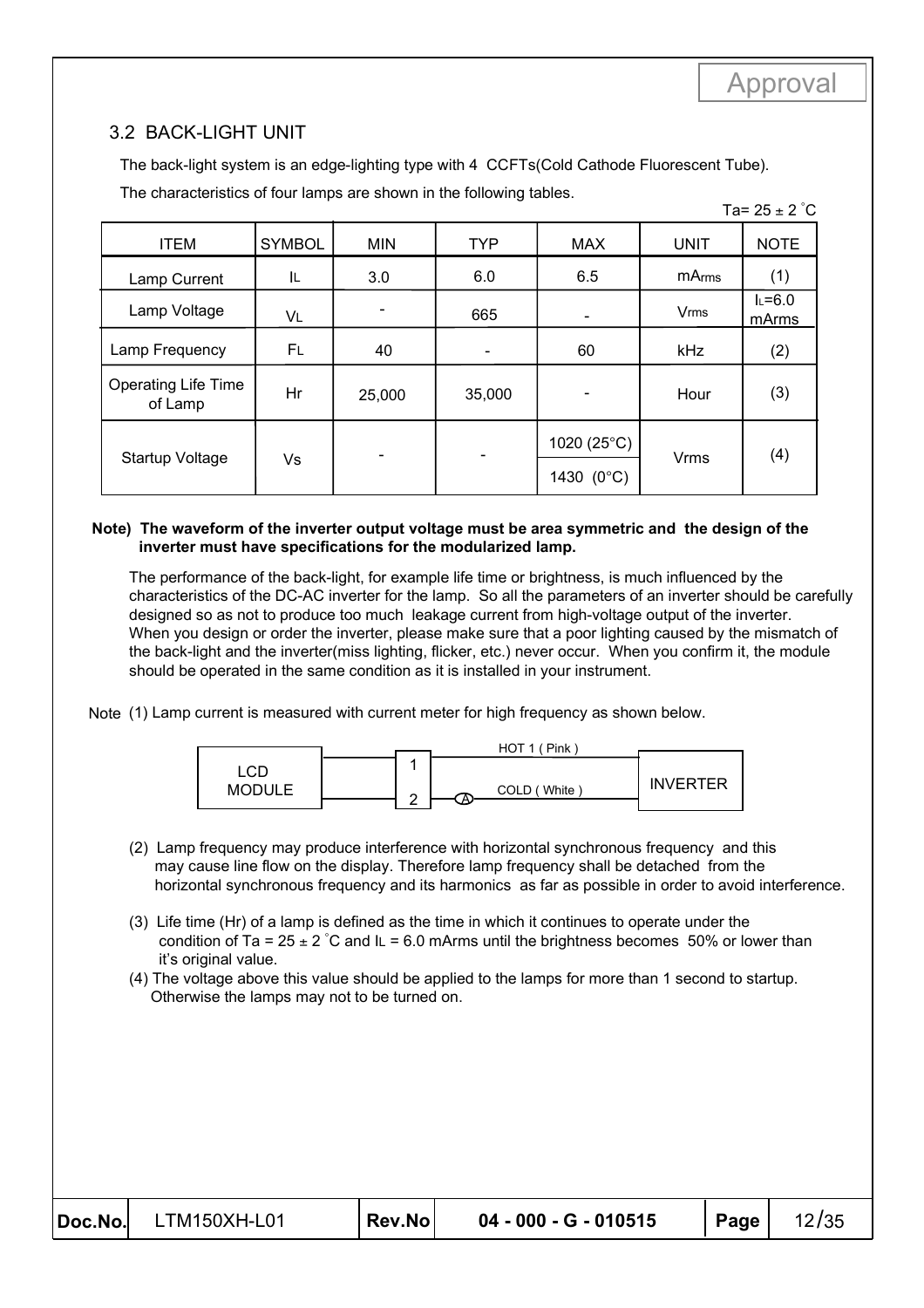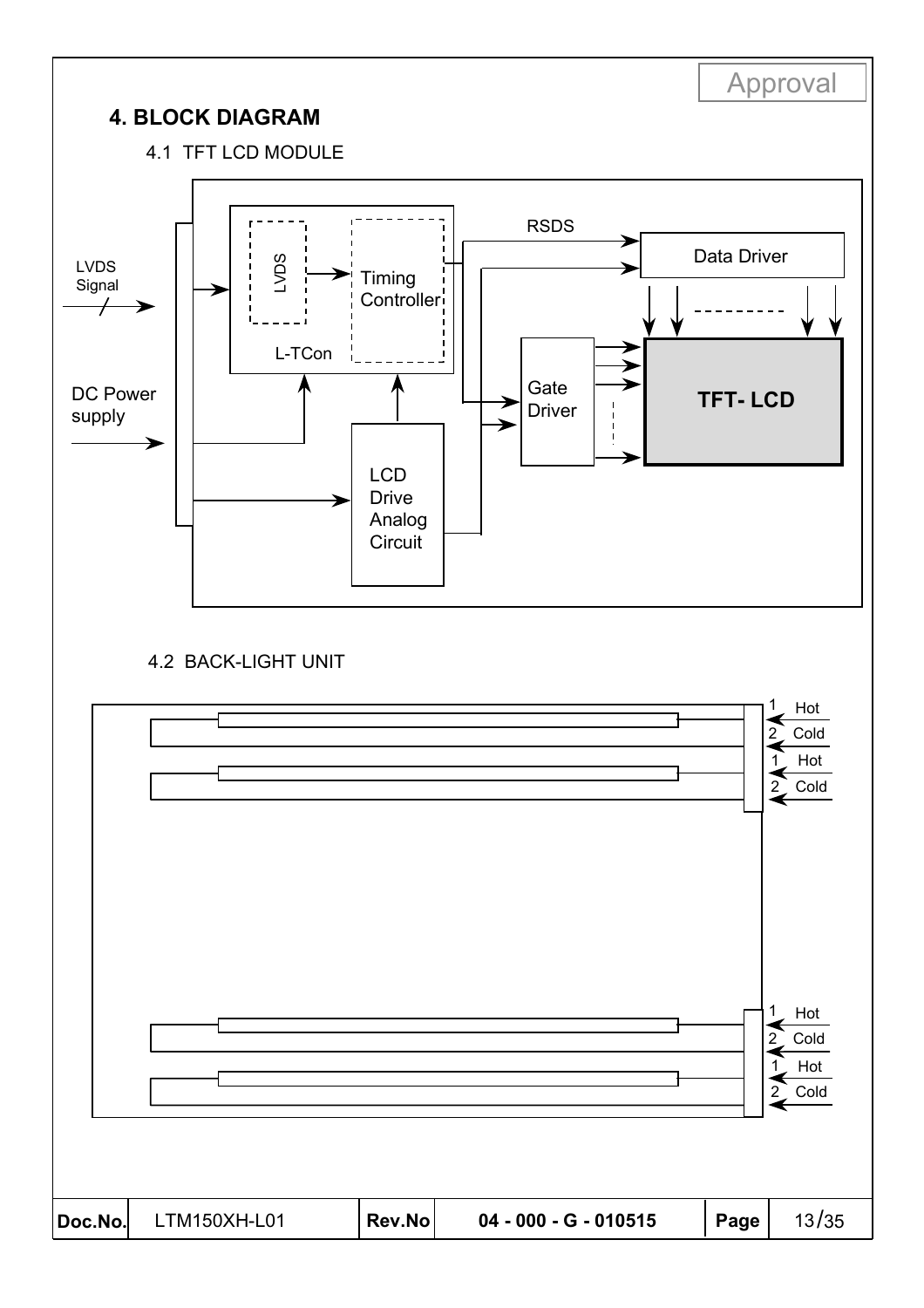| Approval |  |  |  |  |
|----------|--|--|--|--|
|          |  |  |  |  |

### **5. INPUT TERMINAL PIN ASSIGNMENT**

 5.1 Input Signal & Power (LVDS, Connector : Hirose DF14A-20P-1.25H) Matching Socket : Hirose DF14-20S-1.25C

| PIN NO         | <b>SYMBOL</b> | <b>FUNCTION</b>               | <b>POLARITY</b> | Output Pin#<br>(LVDS Tx) |
|----------------|---------------|-------------------------------|-----------------|--------------------------|
| 1              | <b>VDD</b>    | Power Supply +3.3 V           |                 |                          |
| $\overline{2}$ | VDD.          | Power Supply +3.3 V           |                 |                          |
| 3              | <b>GND</b>    | Power Ground                  |                 |                          |
| 4              | <b>GND</b>    | Power Ground                  |                 |                          |
| 5              | RXINO -       | LVDS Receiver Signal(-)       | Negative        | <b>PIN#48</b>            |
| 6              | RXIN0 +       | LVDS Receiver Signal(+)       | Positive        | <b>PIN#47</b>            |
| $\overline{7}$ | <b>GND</b>    | Ground                        |                 |                          |
| 8              | RXIN1 -       | LVDS Receiver Signal(-)       | Negative        | <b>PIN#46</b>            |
| 9              | $RXIN1 +$     | LVDS Receiver Signal(+)       | Positive        | <b>PIN#45</b>            |
| 10             | <b>GND</b>    | Ground                        |                 |                          |
| 11             | RXIN2 -       | LVDS Receiver Signal(-)       | Negative        | <b>PIN#42</b>            |
| 12             | $RXIN2 +$     | LVDS Receiver Signal(+)       | Positive        | <b>PIN#41</b>            |
| 13             | <b>GND</b>    | Ground                        |                 |                          |
| 14             | RXCLK IN -    | LVDS Receiver Clock Signal(-) | Negative        | <b>PIN#40</b>            |
| 15             | RXCLK IN+     | LVDS Receiver Clock Signal(+) | Positive        | <b>PIN#39</b>            |
| 16             | <b>GND</b>    | Ground                        |                 |                          |
| 17             | RXIN3 -       | LVDS Receiver Signal(-)       | Negative        | <b>PIN#38</b>            |
| 18             | RXIN3 +       | LVDS Receiver Signal(+)       | Positive        | <b>PIN#37</b>            |
| 19             | <b>GND</b>    | Ground                        |                 |                          |
| 20             | <b>NC</b>     | Reserved                      |                 |                          |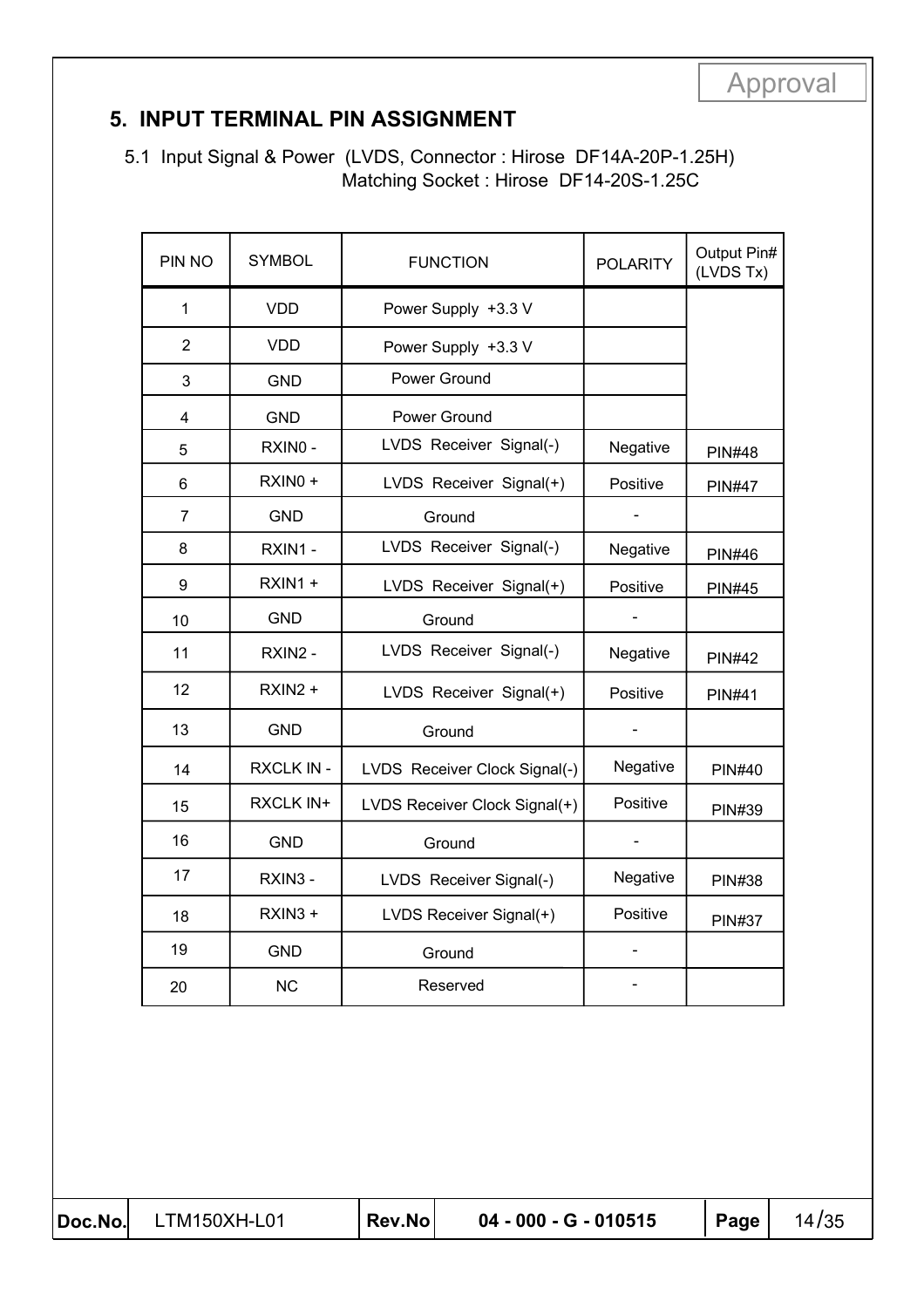# 5.2 LVDS Interface Approval

#### **LVDS INTERFACE**



Note : The LCD Module uses a 100ohm resistor between positive and negative lines of each receiver input.

#### 5.3 BACK-LIGHT UNIT

#### Connector : JST BHSR - 02VS -1 Mating Connector : SM02B-BHSS-1(JST)

| Doc.No. | LTM150XH-L01   |             | Rev.No         | 04 - 000 - G - 010515 | Page | 15/35 |
|---------|----------------|-------------|----------------|-----------------------|------|-------|
|         |                |             |                |                       |      |       |
|         | $\overline{2}$ | <b>COLD</b> | White or Black | Ground                |      |       |
|         | 1              | <b>HOT</b>  | Pink or Blue   | <b>High Voltage</b>   |      |       |
|         | Pin NO.        | Symbol      | Color          | Function              |      |       |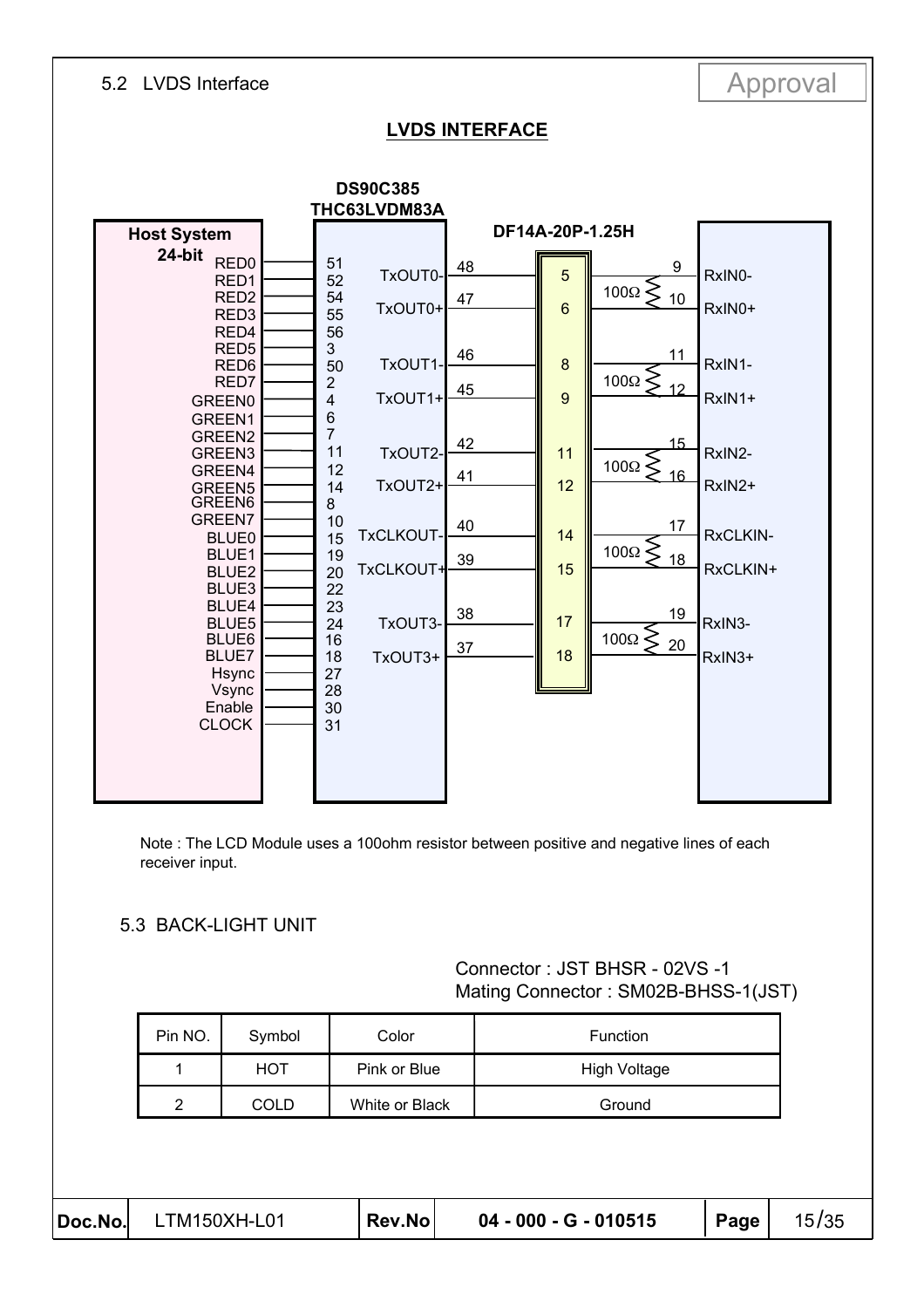| Color             |              | Data Signal      |                |                                      |              |              |                      |                   |                  |                                              |                |                       |                                 |              |              |                      |              |                |              |                              |                     |              |                      |              |                      |                  |
|-------------------|--------------|------------------|----------------|--------------------------------------|--------------|--------------|----------------------|-------------------|------------------|----------------------------------------------|----------------|-----------------------|---------------------------------|--------------|--------------|----------------------|--------------|----------------|--------------|------------------------------|---------------------|--------------|----------------------|--------------|----------------------|------------------|
|                   | Display      |                  |                |                                      |              | Red          |                      |                   |                  |                                              |                |                       | Green                           |              |              |                      |              |                |              |                              | Blue                |              |                      |              |                      | Gray<br>Scale    |
|                   |              | R<br>$\mathbf 0$ | ${\sf R}$<br>1 | ${\sf R}$<br>$\overline{\mathbf{c}}$ | R<br>3       | R<br>4       | $\mathsf{R}$<br>5    | $\mathsf{R}$<br>6 | $\mathsf R$<br>7 | G<br>0                                       | G<br>1         | G<br>$\boldsymbol{2}$ | G<br>3                          | G<br>4       | G<br>5       | G<br>6               | G<br>7       | Β<br>0         | В<br>1       | B<br>$\overline{\mathbf{c}}$ | В<br>3              | B<br>4       | B<br>5               | B<br>6       | B<br>7               | Level            |
|                   | <b>Black</b> | 0                | 0              | 0                                    | 0            | 0            | 0                    | 0                 | 0                | 0                                            | 0              | 0                     | 0                               | 0            | 0            | 0                    | 0            | 0              | 0            | 0                            | 0                   | 0            | 0                    | 0            | 0                    | $\blacksquare$   |
|                   | Blue         | 0                | 0              | 0                                    | 0            | 0            | 0                    | 0                 | 0                | 0                                            | 0              | 0                     | 0                               | 0            | 0            | 0                    | 0            | 1              | 1            | 1                            | 1                   | $\mathbf{1}$ | 1                    | 1            | 1                    | $\overline{a}$   |
|                   | Green        | 0                | 0              | 0                                    | 0            | 0            | 0                    | 0                 | 0                | 1                                            | 1              | 1                     | 1                               | $\mathbf{1}$ | 1            | 1                    | 1            | 0              | 0            | 0                            | 0                   | 0            | 0                    | 0            | 0                    | $\overline{a}$   |
| <b>Basic</b>      | Cyan         | $\mathbf 0$      | 0              | 0                                    | 0            | 0            | 0                    | 0                 | 0                | $\mathbf{1}$                                 | 1              | 1                     | $\mathbf{1}$                    | $\mathbf{1}$ | 1            | 1                    | $\mathbf{1}$ | $\mathbf{1}$   | 1            | 1                            | 1                   | $\mathbf{1}$ | 1                    | $\mathbf{1}$ | 1                    | $\overline{a}$   |
| Color             | Red          | 1                | 1              | 1                                    | 1            | 1            | 1                    | 1                 | 1                | 0                                            | 0              | 0                     | 0                               | 0            | 0            | 0                    | 0            | 0              | 0            | 0                            | 0                   | 0            | 0                    | 0            | 0                    | ÷,               |
|                   | Magenta      | 1                | 1              | 1                                    | 1            | $\mathbf{1}$ | $\mathbf 1$          | 1                 | 1                | 0                                            | 0              | 0                     | 0                               | 0            | 0            | 0                    | 0            | 1              | 1            | 1                            | 1                   | 1            | 1                    | 1            | 1                    | $\overline{a}$   |
|                   | Yellow       | 1                | 1              | 1                                    | 1            | 1            | $\mathbf 1$          | 1                 | 1                | 1                                            | 1              | 1                     | 1                               | $\mathbf{1}$ | 1            | 1                    | 1            | 0              | 0            | 0                            | 0                   | 0            | 0                    | 0            | 0                    | $\overline{a}$   |
|                   | White        | 1                | $\mathbf{1}$   | $\mathbf{1}$                         | $\mathbf{1}$ | $\mathbf{1}$ | $\mathbf{1}$         | 1                 | 1                | $\mathbf{1}$                                 | $\mathbf{1}$   | 1                     | $\mathbf{1}$                    | $\mathbf{1}$ | 1            | $\mathbf{1}$         | $\mathbf{1}$ | $\mathbf{1}$   | $\mathbf{1}$ | 1                            | 1                   | $\mathbf{1}$ | $\mathbf{1}$         | $\mathbf{1}$ | $\mathbf{1}$         |                  |
|                   | <b>Black</b> | 0                | 0              | 0                                    | 0            | 0            | 0                    | 0                 | 0                | 0                                            | 0              | 0                     | 0                               | 0            | 0            | 0                    | 0            | 0              | 0            | 0                            | 0                   | 0            | 0                    | 0            | 0                    | R000             |
|                   | Dark         | 1                | 0              | $\mathbf 0$                          | 0            | 0            | $\mathbf 0$          | 0                 | 0                | 0                                            | 0              | 0                     | 0                               | 0            | 0            | 0                    | 0            | 0              | 0            | 0                            | 0                   | 0            | 0                    | 0            | 0                    | R001             |
| Gray              |              | 0                | 1              | 0                                    | 0            | $\mathbf 0$  | $\mathbf 0$          | 0                 | 0                | 0                                            | 0              | 0                     | 0                               | 0            | 0            | 0                    | 0            | 0              | 0            | 0                            | 0                   | 0            | 0                    | 0            | 0                    | R002             |
| Scale             | ↑            |                  |                |                                      |              |              | $\cdot$              |                   |                  | $\cdot$                                      |                |                       | ×,<br>$\cdot$                   |              |              |                      |              |                |              |                              |                     |              |                      |              |                      | R003             |
| of<br>Red         | J            |                  |                | $\ddot{\phantom{a}}$                 |              |              | $\ddot{\phantom{a}}$ |                   |                  | $\ddot{\phantom{0}}$                         |                |                       | $\ddot{\phantom{0}}$            | $\cdot$      |              | $\ddot{\phantom{a}}$ | ÷,           |                |              | $\cdot$                      |                     |              | $\ddot{\phantom{a}}$ | $\cdot$      | $\ddot{\phantom{a}}$ | R <sub>252</sub> |
|                   |              | 1                | 0              | $\mathbf{1}$                         | $\mathbf{1}$ | 1            | $\mathbf{1}$         | 1                 | 1                | 0                                            | 0              | 0                     | 0                               | 0            | 0            | 0                    | 0            | 0              | 0            | 0                            | 0                   | 0            | 0                    | 0            | 0                    | R <sub>252</sub> |
|                   | Light        | $\mathbf 0$      | 1              | 1                                    | 1            | 1            | $\mathbf{1}$         | 1                 | 1                | 0                                            | 0              | 0                     | 0                               | 0            | 0            | 0                    | 0            | 0              | 0            | 0                            | 0                   | 0            | 0                    | 0            | 0                    | R <sub>252</sub> |
|                   | Red          | 1                | 1              | 1                                    | 1            | 1            | 1                    | 1                 | 1                | 0                                            | 0              | 0                     | 0                               | $\mathbf 0$  | 0            | 0                    | 0            | 0              | 0            | 0                            | 0                   | 0            | 0                    | 0            | 0                    | R <sub>252</sub> |
|                   | <b>Black</b> | 0                | 0              | 0                                    | 0            | 0            | 0                    | 0                 | 0                | 0                                            | 0              | 0                     | 0                               | 0            | 0            | 0                    | 0            | 0              | 0            | 0                            | 0                   | 0            | 0                    | 0            | 0                    | G000             |
|                   | Dark         | $\mathbf 0$      | 0              | 0                                    | 0            | $\mathbf 0$  | $\mathbf 0$          | 0                 | 0                | $\mathbf{1}$                                 | $\mathbf 0$    | 0                     | 0                               | $\mathbf 0$  | 0            | 0                    | 0            | 0              | 0            | 0                            | 0                   | 0            | 0                    | 0            | 0                    | G001             |
|                   |              | $\Omega$         | 0              | 0                                    | 0            | 0            | 0                    | 0                 | 0                | 0                                            | 1              | 0                     | 0                               | 0            | 0            | 0                    | 0            | 0              | 0            | 0                            | 0                   | 0            | 0                    | 0            | 0                    | G002             |
| Gray<br>Scale     | ↑            |                  |                |                                      | ×,           |              | ÷,<br>÷,             |                   |                  | $\ddot{\phantom{0}}$<br>$\ddot{\phantom{0}}$ | $\blacksquare$ |                       | $\cdot$                         |              |              |                      |              | ×,             |              |                              |                     |              | $\cdot$              |              |                      | G003             |
| of<br>Green       | J            |                  |                | $\ddot{\phantom{a}}$                 |              |              | $\blacksquare$       |                   |                  | $\ddot{\phantom{0}}$<br>$\cdot$              |                | $\cdot$               | $\ddot{\phantom{a}}$<br>$\cdot$ | $\cdot$      |              |                      | ÷,           | ÷,             |              | $\cdot$                      |                     |              | $\cdot$              |              |                      | G252             |
|                   |              | $\mathbf 0$      | 0              | 0                                    | 0            | 0            | 0                    | 0                 | 0                | 1                                            | 0              | $\mathbf{1}$          | 1                               | 1            | 1            | 1                    | $\mathbf{1}$ | 0              | 0            | 0                            | 0                   | 0            | 0                    | 0            | 0                    | G252             |
|                   | Light        | 0                | 0              | 0                                    | 0            | 0            | 0                    | 0                 | 0                | 0                                            | 1              | 1                     | 1                               | 1            | 1            | 1                    | 1            | 0              | 0            | 0                            | 0                   | 0            | 0                    | 0            | 0                    | G252             |
|                   | Green        | 0                | 0              | 0                                    | 0            | 0            | 0                    | 0                 | 0                | 1                                            | 1              | 1                     | 1                               | 1            | 1            | 1                    | 1            | 0              | 0            | 0                            | 0                   | 0            | 0                    | 0            | 0                    | G252             |
|                   | Black        | 0                | 0              | 0                                    | 0            | 0            | 0                    | 0                 | 0                | 0                                            | 0              | 0                     | 0                               | 0            | 0            | 0                    | 0            | 0              | 0            | 0                            | 0                   | 0            | 0                    | 0            | 0                    | <b>B000</b>      |
|                   | Dark         | $\Omega$         | $\Omega$       | $\mathbf 0$                          | 0            | $\mathbf{0}$ | 0                    | 0                 | 0                | $\mathbf{0}$                                 | 0              | 0                     | $\mathbf{0}$                    | $\mathbf 0$  | 0            | 0                    | 0            | 1              | $\Omega$     | 0                            | 0                   | $\Omega$     | $\mathbf{0}$         | $\Omega$     | $\Omega$             | B001             |
| Gray              |              | 0                | 0              | $\mathbf 0$                          | $\pmb{0}$    | $\mathsf 0$  | $\pmb{0}$            | $\mathbf 0$       | $\mathbf 0$      | 0                                            | $\pmb{0}$      | $\pmb{0}$             | $\mathsf 0$                     | $\pmb{0}$    | $\mathsf{O}$ | $\pmb{0}$            | $\pmb{0}$    | $\mathsf 0$    | 1            | $\mathsf 0$                  | $\mathsf{O}\xspace$ | 0            | 0                    | $\pmb{0}$    | 0                    | B002             |
| Scale             | $\uparrow$   |                  |                |                                      |              |              |                      |                   |                  |                                              |                |                       |                                 |              |              |                      |              |                |              |                              |                     |              |                      |              |                      | <b>B003</b>      |
| of<br><b>Blue</b> | ↓            |                  |                |                                      |              |              | $\blacksquare$       |                   |                  |                                              |                |                       | $\ddot{\phantom{0}}$            |              |              |                      |              | $\blacksquare$ |              | $\cdot$                      |                     |              |                      |              | $\ddot{\phantom{0}}$ | B <sub>252</sub> |
|                   |              | $\mathbf 0$      | $\mathbf 0$    | $\mathbf 0$                          | $\mathbf 0$  | $\pmb{0}$    | $\pmb{0}$            | $\mathbf 0$       | 0                | $\mathbf 0$                                  | $\mathbf 0$    | $\mathsf{O}\xspace$   | $\mathbf 0$                     | $\mathbf 0$  | $\mathbf 0$  | $\mathbf 0$          | 0            | $\mathbf{1}$   | $\mathsf 0$  | $\mathbf{1}$                 | $\mathbf{1}$        | $\mathbf{1}$ | $\mathbf{1}$         | $\mathbf{1}$ | $\mathbf{1}$         | B252             |
|                   | Light        | $\Omega$         | $\mathbf 0$    | $\mathbf 0$                          | $\mathbf 0$  | $\mathsf 0$  | 0                    | $\mathbf 0$       | $\mathbf 0$      | $\mathbf 0$                                  | $\pmb{0}$      | $\pmb{0}$             | 0                               | $\pmb{0}$    | $\mathbf 0$  | $\mathbf 0$          | 0            | $\pmb{0}$      | 1            | $\mathbf{1}$                 | $\mathbf{1}$        | $\mathbf{1}$ | $\mathbf{1}$         | $\mathbf{1}$ | $\mathbf{1}$         | B252             |
|                   | <b>Blue</b>  | $\mathbf 0$      | 0              | 0                                    | 0            | 0            | 0                    | 0                 | 0                | 0                                            | 0              | 0                     | 0                               | 0            | 0            | 0                    | 0            | 1              | $\mathbf{1}$ | 1                            | 1                   | $\mathbf{1}$ | $\mathbf{1}$         | 1            | $\mathbf{1}$         | B252             |

# 5.4 Input Signal,Basic Display Colors and Gray Scale of Each Colors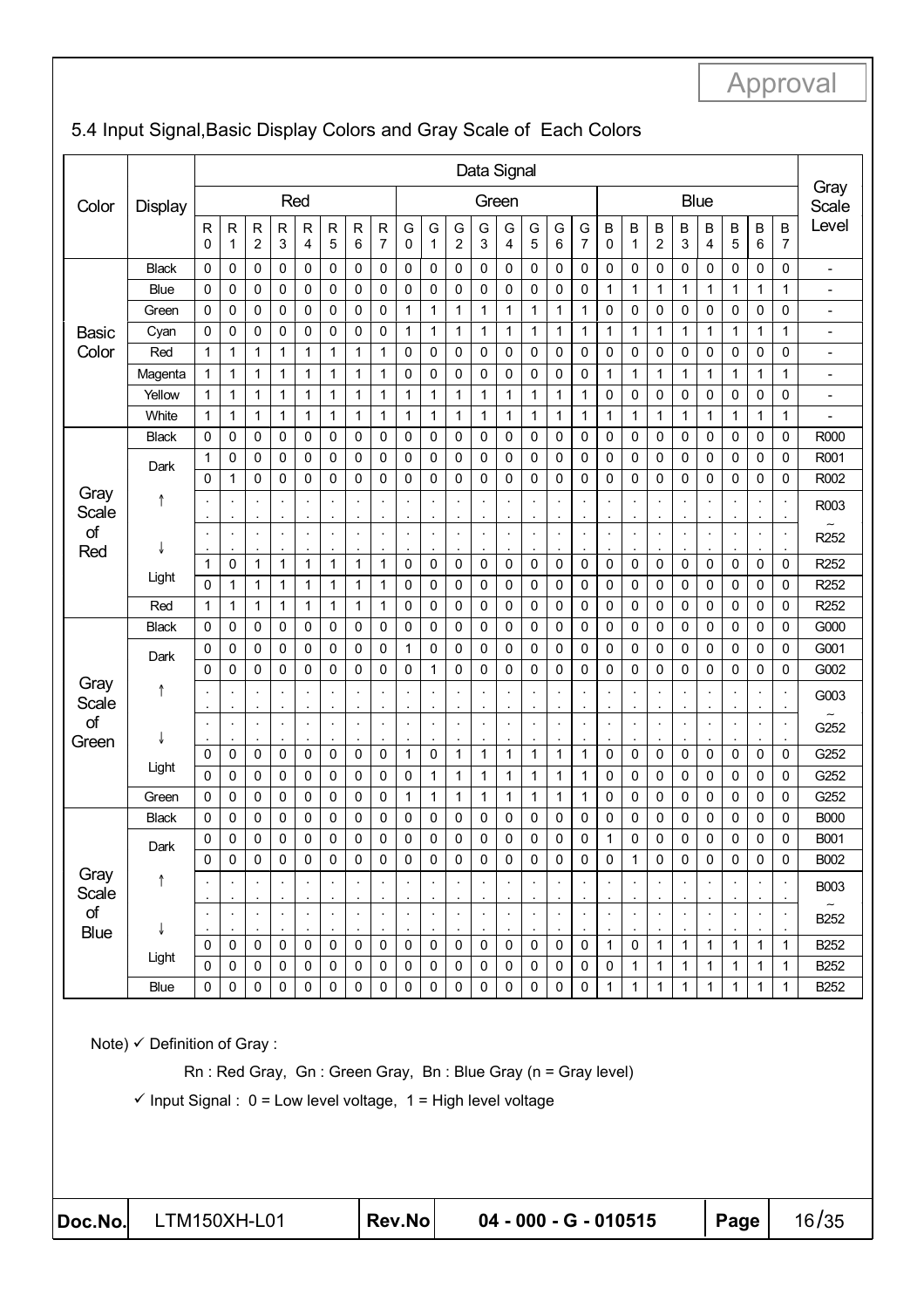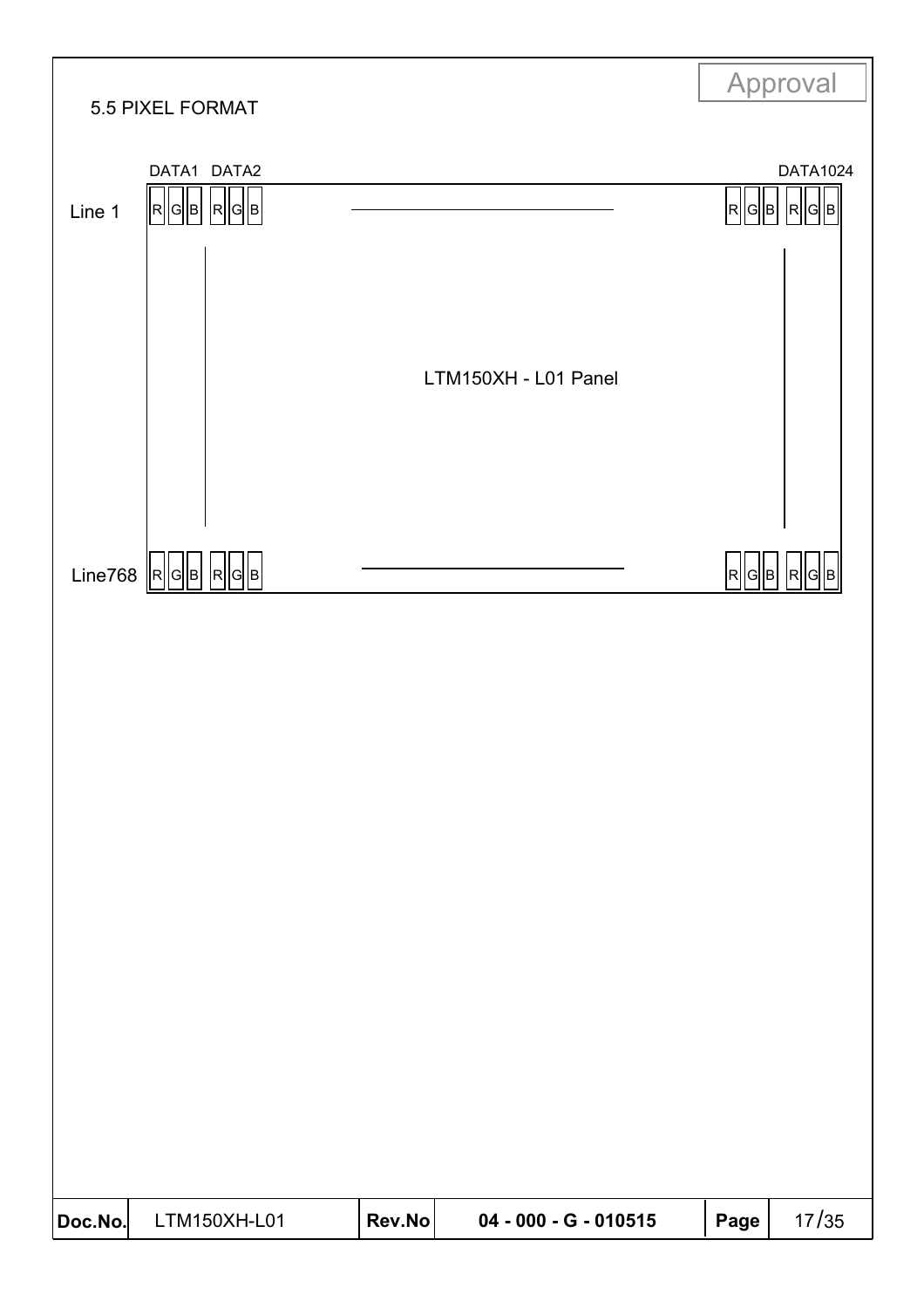# **6. INTERFACE TIMING**

| <b>Signal</b>                            | <b>Item</b>           | Symbol     | <b>MIN</b> | <b>TYP</b>               |     | <b>MAX</b>                   |            | <b>Unit</b> | <b>Note</b> |
|------------------------------------------|-----------------------|------------|------------|--------------------------|-----|------------------------------|------------|-------------|-------------|
|                                          | Frequency             | 1/TC       | 47         | 65                       |     | 80                           | <b>MHz</b> |             |             |
| <b>Clock</b>                             | <b>High Time</b>      | <b>TCH</b> | 4.5        |                          |     |                              |            | nsec        |             |
|                                          | Low Time              | TCL        | 4.5        |                          |     | $\overline{\phantom{a}}$     | nsec       |             |             |
| Data                                     | Setup Time            | <b>TDS</b> | 2.7        |                          |     | $\qquad \qquad \blacksquare$ | nsec       |             |             |
|                                          | Hold Time             | <b>TDH</b> | 0          | $\overline{\phantom{a}}$ |     | $\overline{\phantom{a}}$     | nsec       |             |             |
| Data Enable                              | Setup Time            | <b>TES</b> | 2.7        |                          |     | $\overline{\phantom{a}}$     | nsec       |             | (1)         |
| Frame Frequency                          | Cycle                 | Tv         | 772        | 16.7                     | 806 | $\overline{\phantom{a}}$     | msec       | lines       |             |
| <b>Vertical Active</b><br>Display Term   | <b>Display Period</b> | <b>TVD</b> | 768        | 768                      |     | 768                          | lines      |             |             |
| One Line<br><b>Scanning Time</b>         | Cycle                 | Tн         | 1100       | 1344                     |     | 1800                         |            | clocks      |             |
| <b>Horizontal Active</b><br>Display Term | Display Period        | <b>THD</b> | 1024       | 1024                     |     | 1024                         |            | clocks      |             |

### 6.1 Timing Parameters ( DE only mode, LVDS Transmitter Input )

**Note (1) When LTM150XH-L01 model is operated by DE only mode, Hsync and Vsync input signals should be fixed to "Low" for stable operation. Otherwise, the module could operate abnormally.**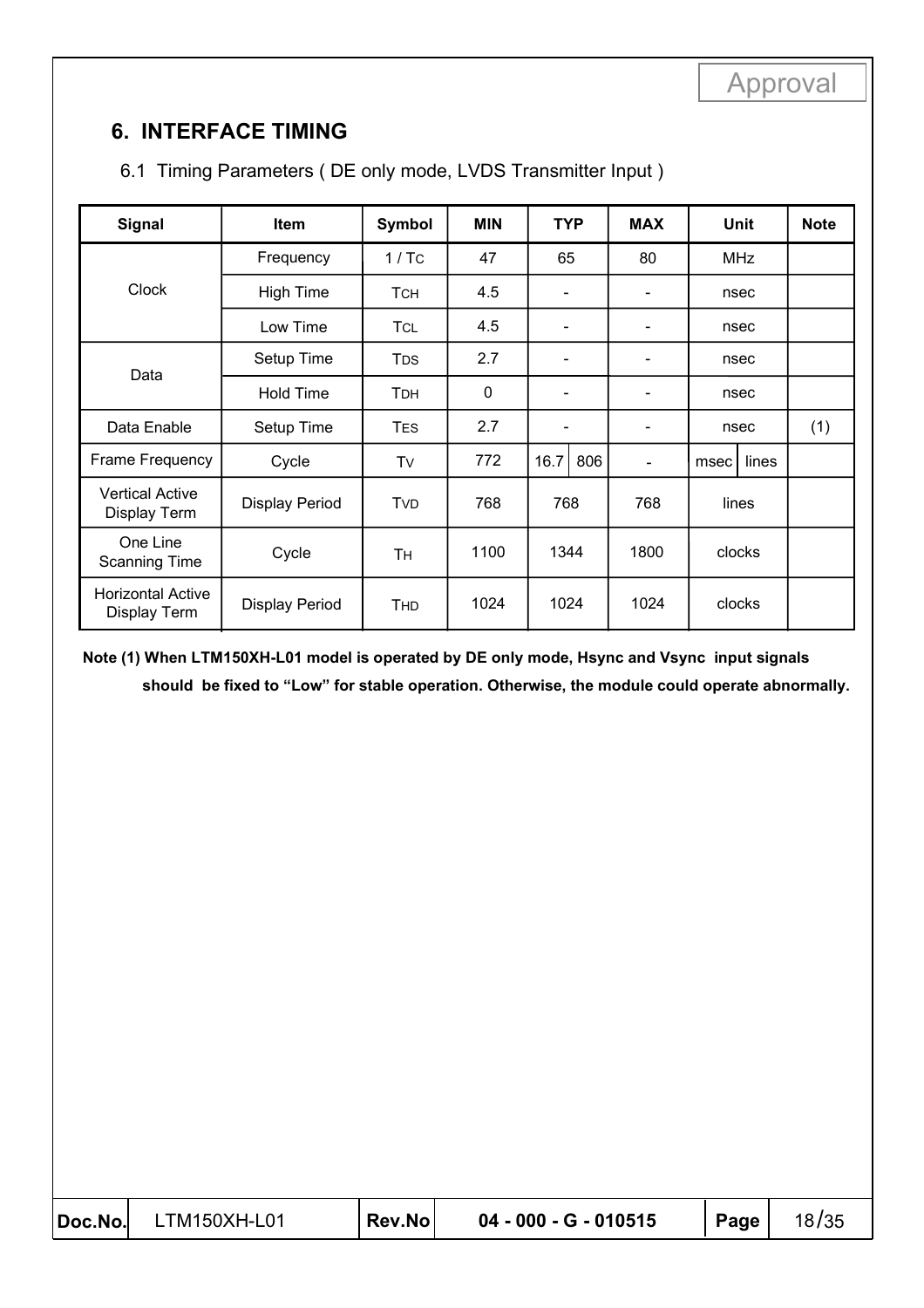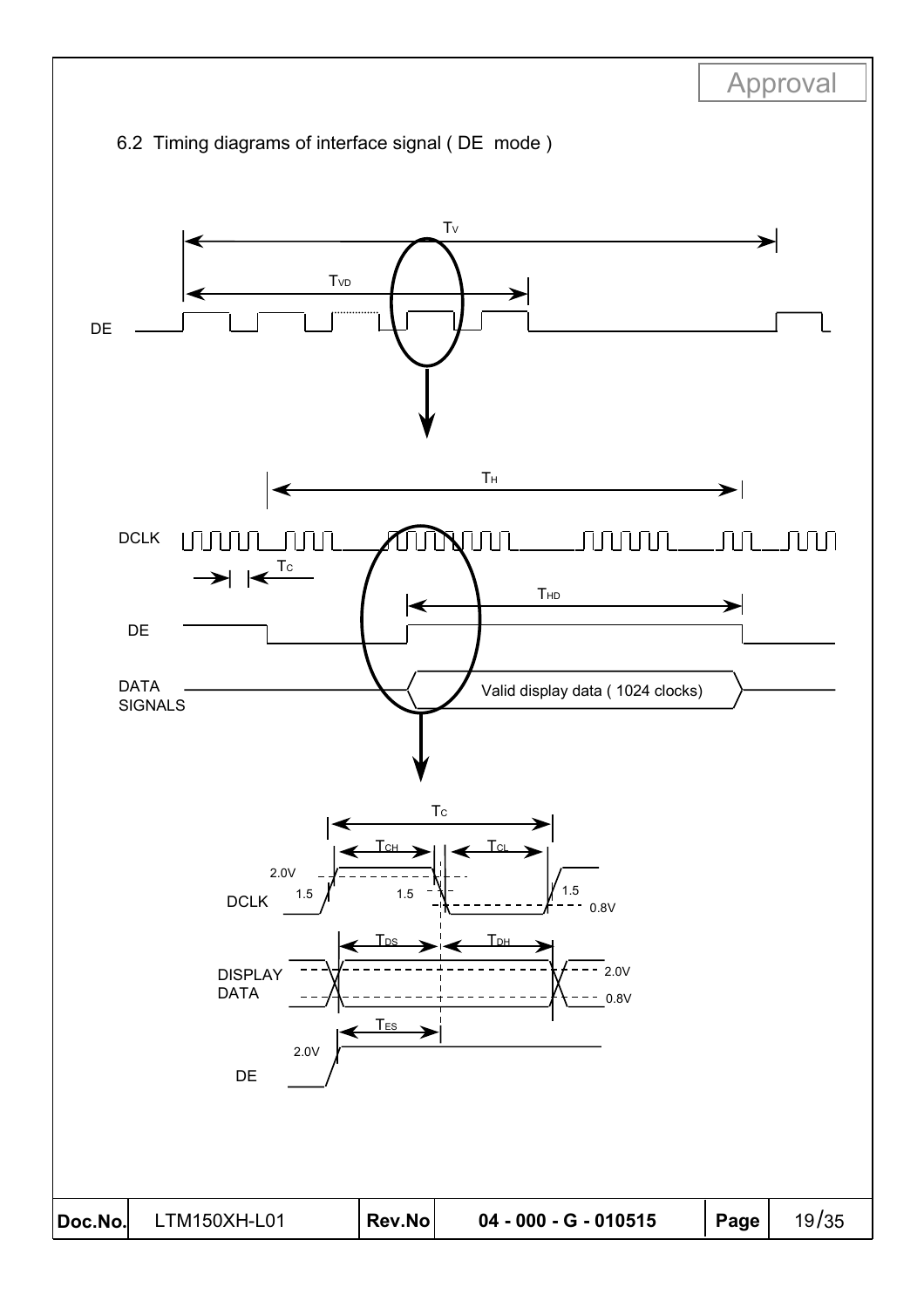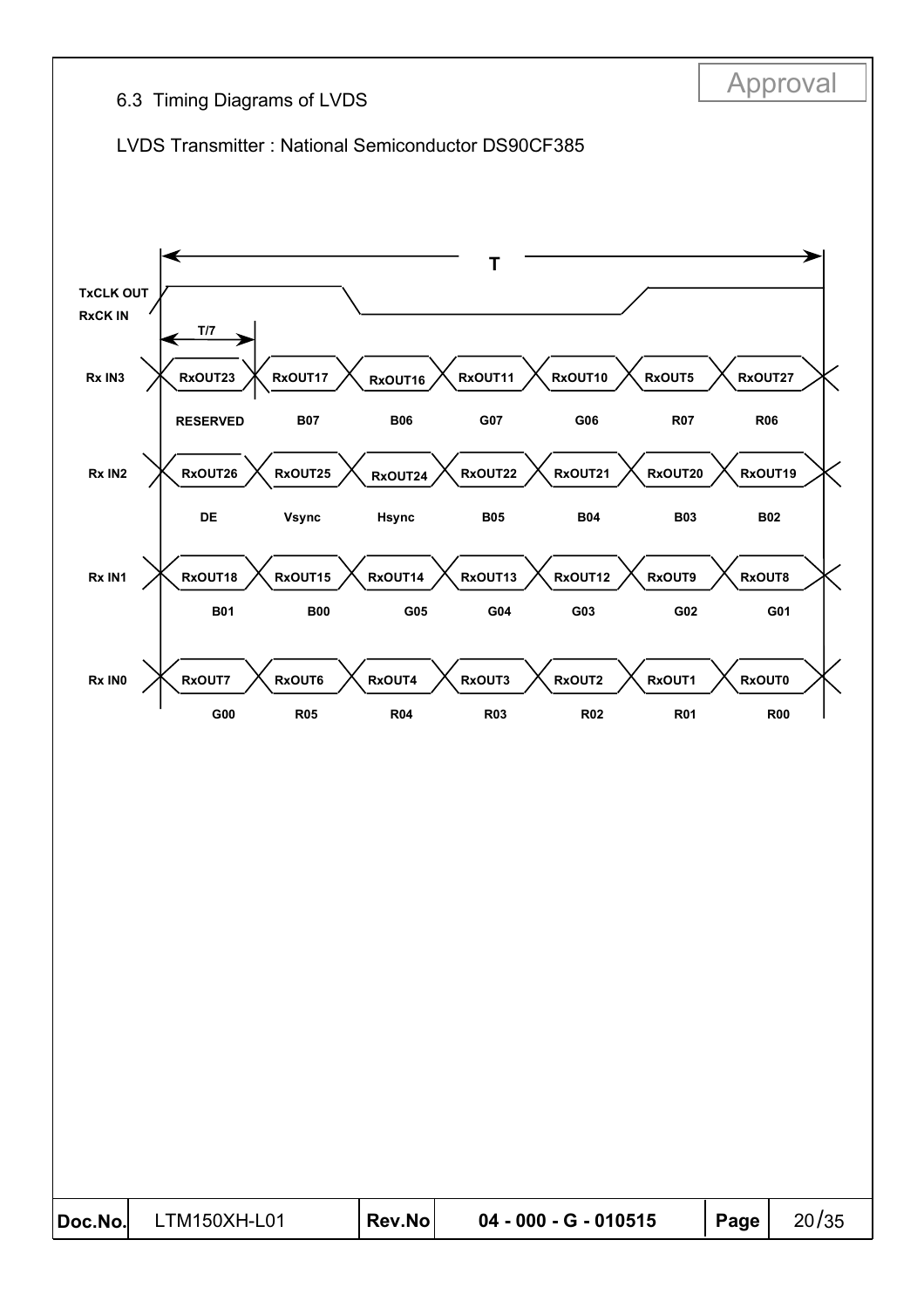#### 6.4 Power ON/OFF Sequence

 : To prevent a latch-up or DC operation of the LCD module, the power on/off sequence should be as the diagram below.

Approval



#### NOTE.

- (1) The supply voltage of the external system for the module input should be the same as the definition of VDD.
- (2) Apply the lamp voltage within the LCD operation range. When the back-light turns on before the LCD operation or the LCD turns off before the back-light turns off, the display may momentarily become white.
- $(3)$  In case of  $V_{DD}$  = off level, please keep the level of input signals on the low or keep a high impedance.
- (4) T4 should be measured after the module has been fully discharged between power off and on period.
- (5) Interface signal shall not be kept at high impedance when the power is on.

| $ Doc\rangle$ LTM150XH-L01 | Rev.No | 04 - 000 - G - 010515 | ∣ Page I | 21/35 |
|----------------------------|--------|-----------------------|----------|-------|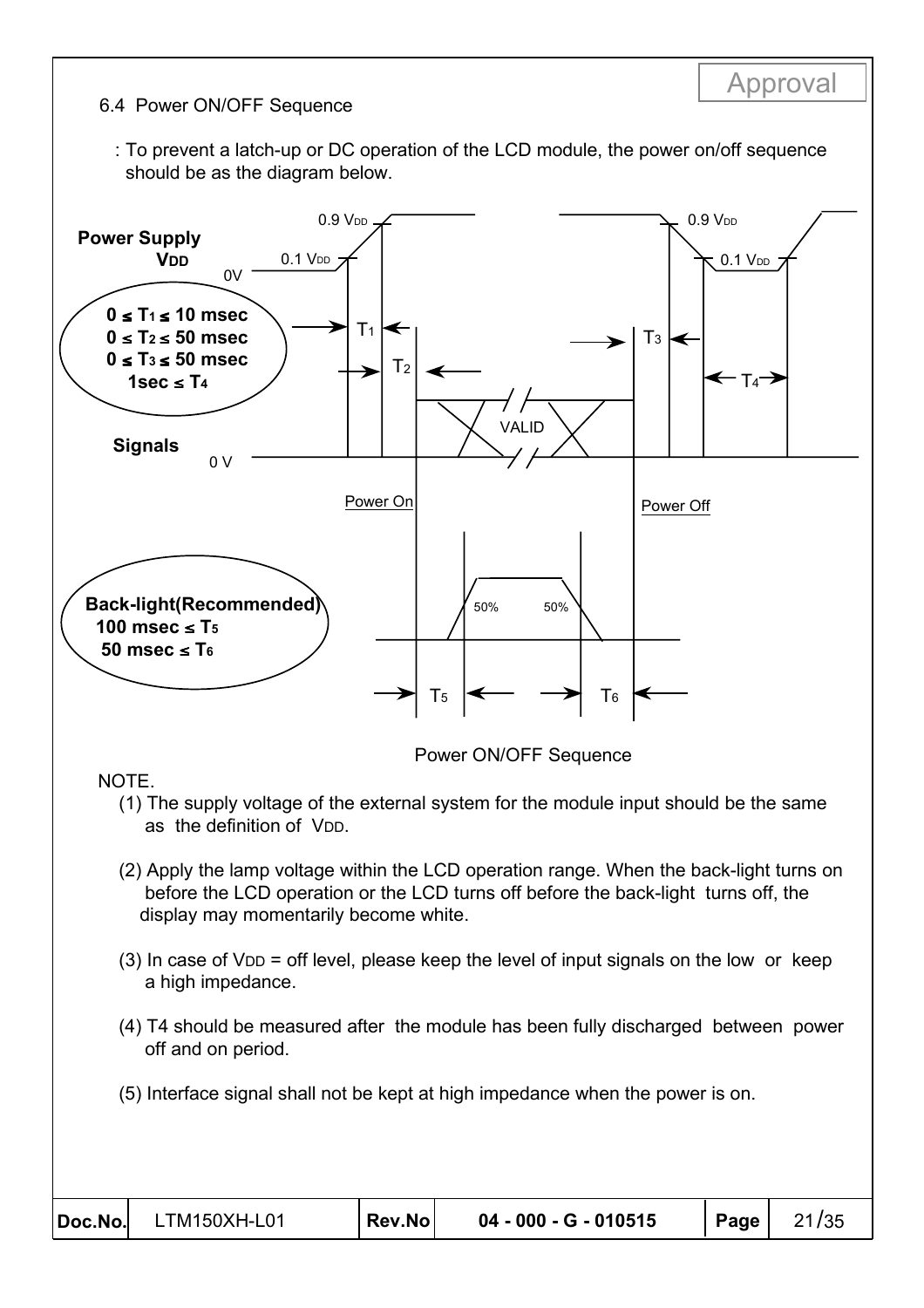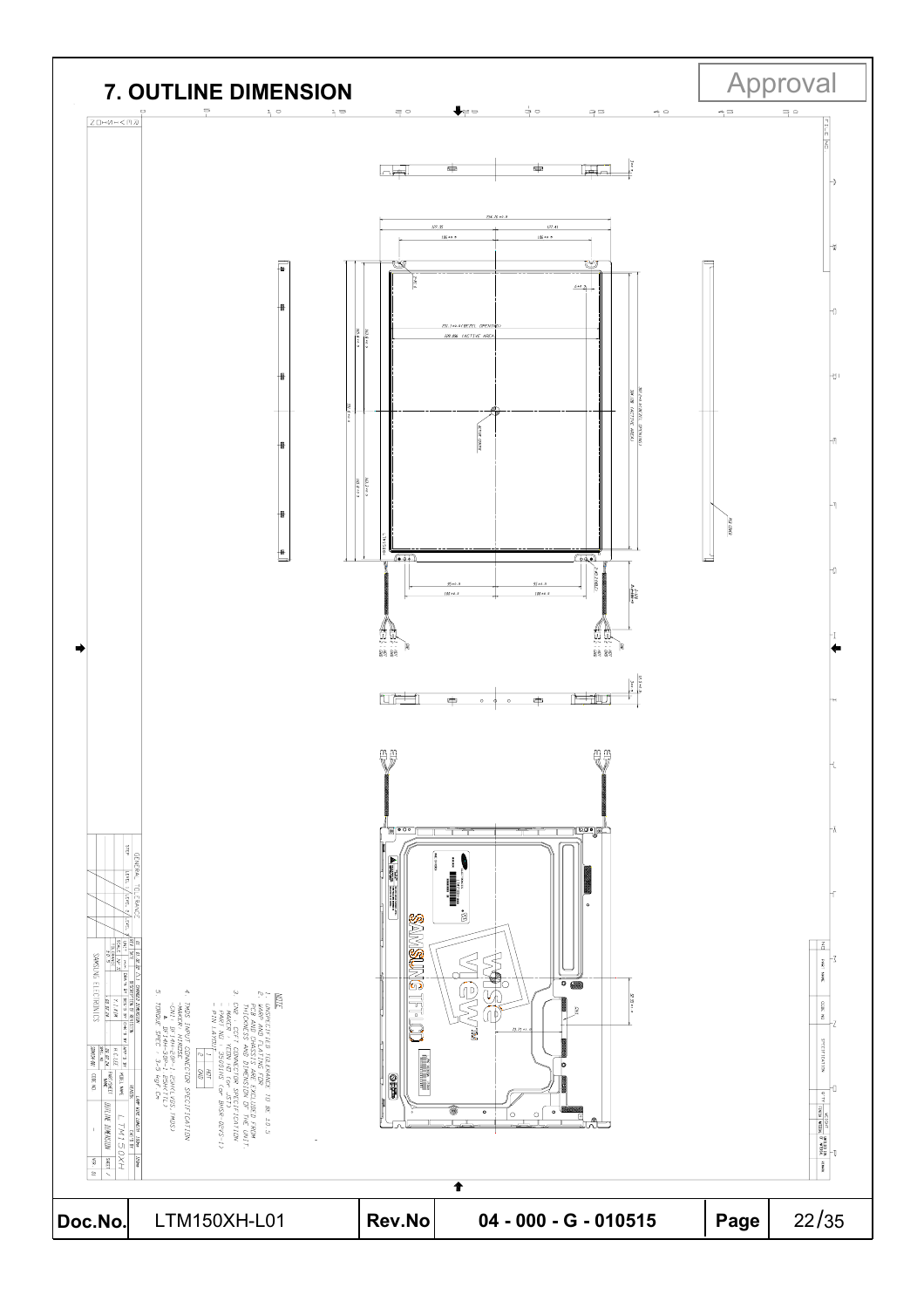# **8. RELIABILITY TEST**

| <b>Test Items</b>                                | Conditions                                                                                                                                                                                                                                                       | Time / Cycle           | Sample |
|--------------------------------------------------|------------------------------------------------------------------------------------------------------------------------------------------------------------------------------------------------------------------------------------------------------------------|------------------------|--------|
| HTOL*                                            | 50°C, Dynamic                                                                                                                                                                                                                                                    | 250 hrs                | 12     |
| LTOL*                                            | 0 °C, Dynamic                                                                                                                                                                                                                                                    | 250 hrs                | 5      |
| THB*                                             | 40°C / 90%, Dynamic                                                                                                                                                                                                                                              | 250 hrs                | 5      |
| <b>HTS****</b>                                   | 70°C, No Bias                                                                                                                                                                                                                                                    | 250 hrs                | 5      |
| <b>LTS****</b>                                   | -30°C, No Bias                                                                                                                                                                                                                                                   | 250 hrs                | 5      |
| Thermal Shock<br>(Non-operating)                 | $-20 \sim 60^{\circ}$ C, No bias,<br>Ramp-up & down: 1 min.,<br>Soak time: 30min.                                                                                                                                                                                | 100 Cyc.               | 5      |
| Temperature<br>Characteristics<br>& Power on/off | Storage: 0°C, 30min., 10 times (power on/off)<br>Ramp up: $0^{\circ}$ ~ 25 $^{\circ}$ C, 30 min<br>Storage: 25°C, 30 min., 10 times (power on/off)<br>Ramp up: 20~ 50°C, 30 min.<br>Storage: 50°C, 30 min., 10 times (power on/off)<br>Ramp up: 50~ 0°C, 30 min. | 10Cyc.                 | 10     |
| Shock<br>(Non-operating)                         | 50 G, 11 msec,<br>Sine wave, $\pm$ x/y/z axis                                                                                                                                                                                                                    | one time/axis          | 3      |
| Vibration<br>(Non-operating)                     | 1.5G, $10 \sim 300 \sim 10$ Hz,<br>x/y/z axis, sweep rate : 10 min.                                                                                                                                                                                              | 30 min/axis            | 3      |
| <b>ESD</b><br>(Non-operating)                    | Contact: 150pF, 330 ohm<br>Air: 150pF, 330 ohm                                                                                                                                                                                                                   | $± 10$ KV<br>$± 20$ KV | 3<br>3 |
| Box<br>Vibration                                 | 1.1G, $5 \sim 100$ Hz,<br>1hour / y axis(up/down), sweep rate : 5min                                                                                                                                                                                             |                        | 10     |
| <b>Box Drop</b>                                  | Height: 66cm                                                                                                                                                                                                                                                     |                        | 10     |

#### [ Result Evaluation Criteria]

Under the display quality test conditions with normal operation state, these shall be no change which may affect practical display function.

\* HTOL/ LTOL : High/Low Temperature Operating Life, \*\* THB : Temperature Humidity Bias \*\*\*\* HTS/LTS : High/Low Temperature Storage

**Doc.No**! LTM150XH-L01 **Rev.No 04 - 000 - G - 010515 Page** 23/35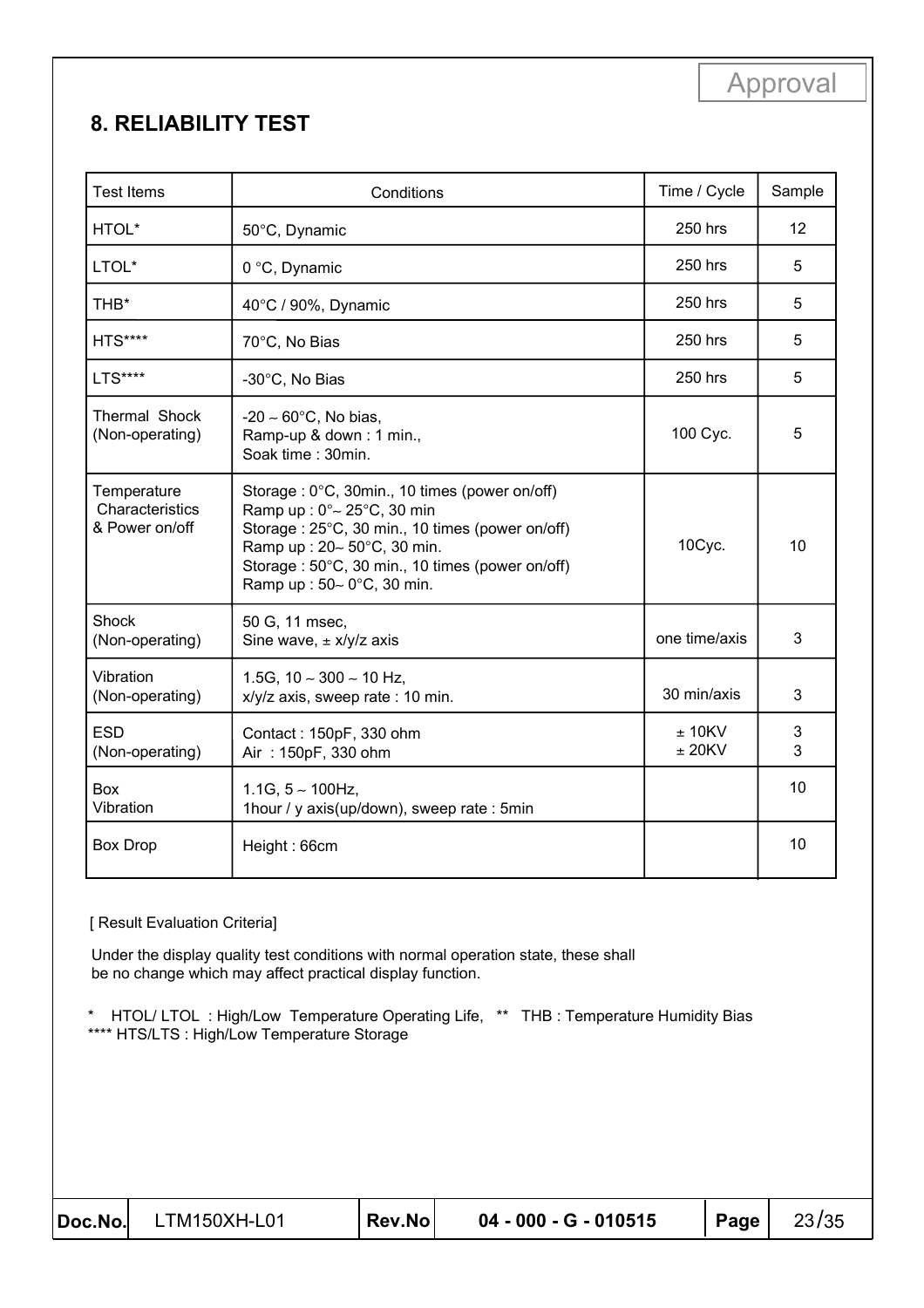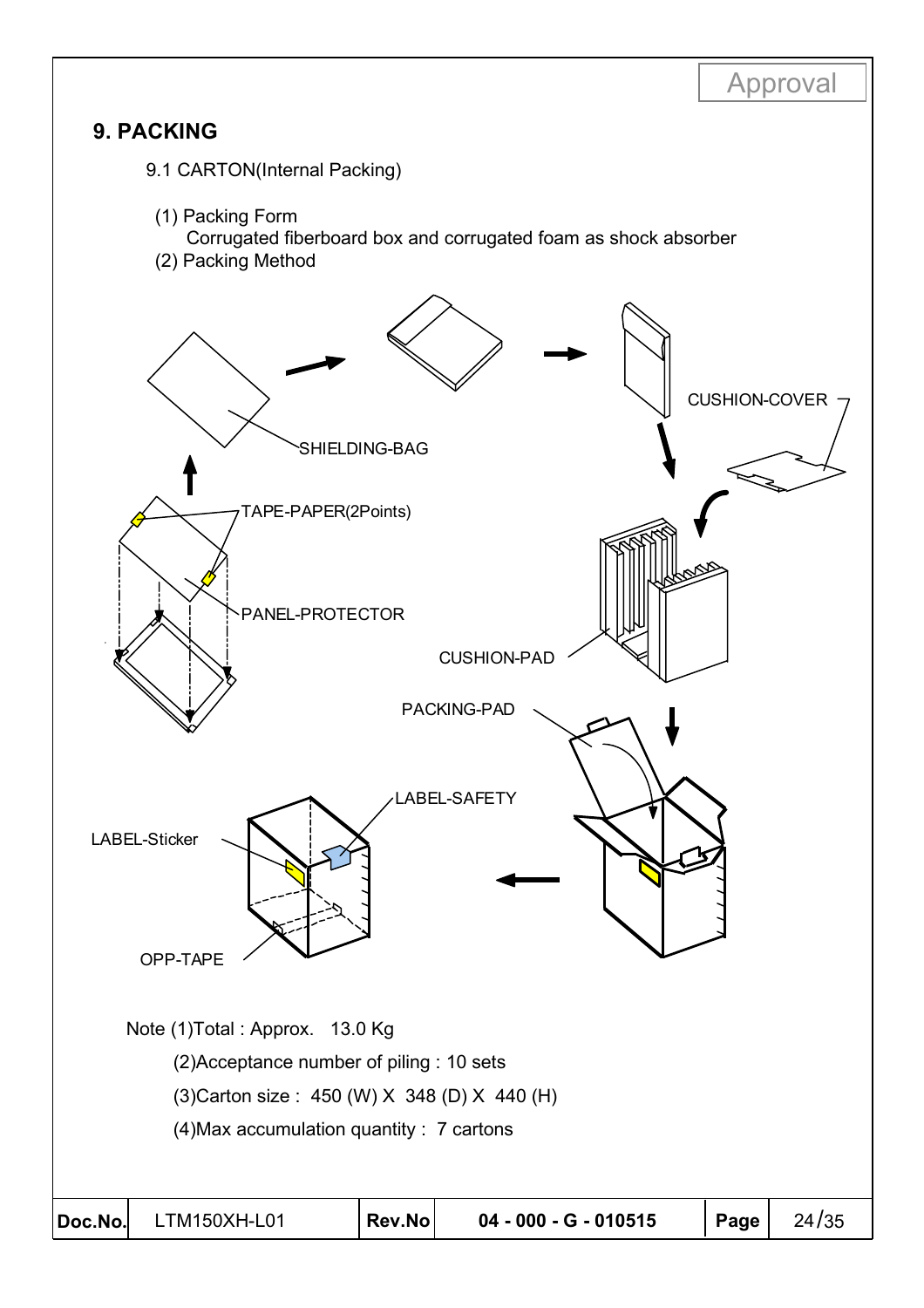#### (3) Packing Material

| No             | Part name            | Quantiity | No | Part name     | Quantiity |
|----------------|----------------------|-----------|----|---------------|-----------|
|                | PROTECTOR-PANEL      |           | 6  | SHIELDING-BAG |           |
| $\overline{2}$ | TAPE-PAPER           | 0.06MT    |    | OPP-TAPE      | 0.2MT     |
| 3              | PACKING-CASE         | 0.1       | 8  | LABEL-STICKER |           |
| 4              | <b>CUSHION-PAD</b>   | 0.1       | 9  | LABEL-SAFETY  |           |
| 5              | <b>CUSHION-COVER</b> | 0.1       |    |               |           |

### **10. MARKING & OTHERS**

A nameplate bearing followed by is affixed to a shipped product at the specified location on each product.

(1)Parts number : LTM150XH-L01

(2)Revision : One letter

(3)Control Code : One letter

(4)Lot number : 4 K 0 H 123 01 01



(5) Nameplate Indication

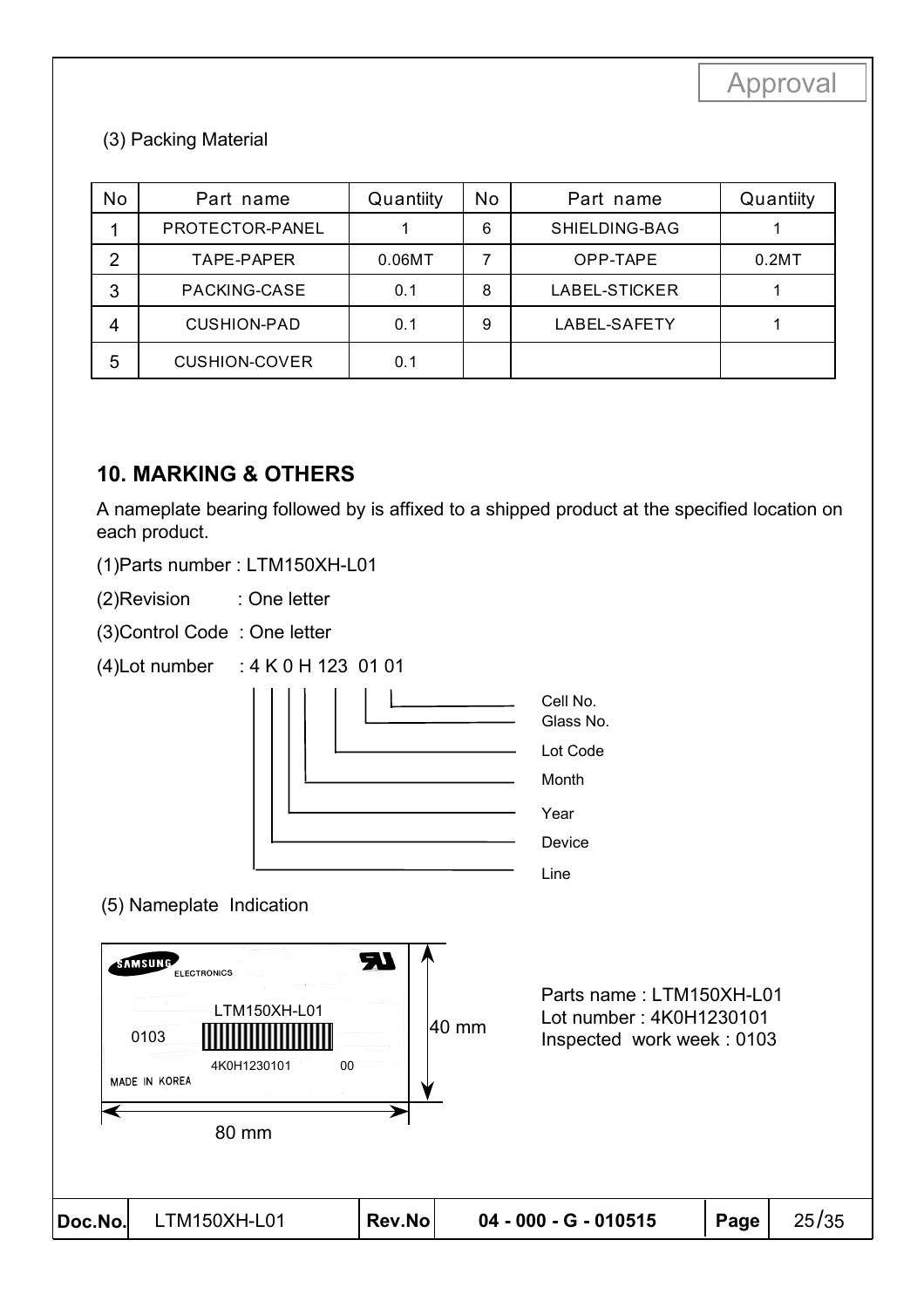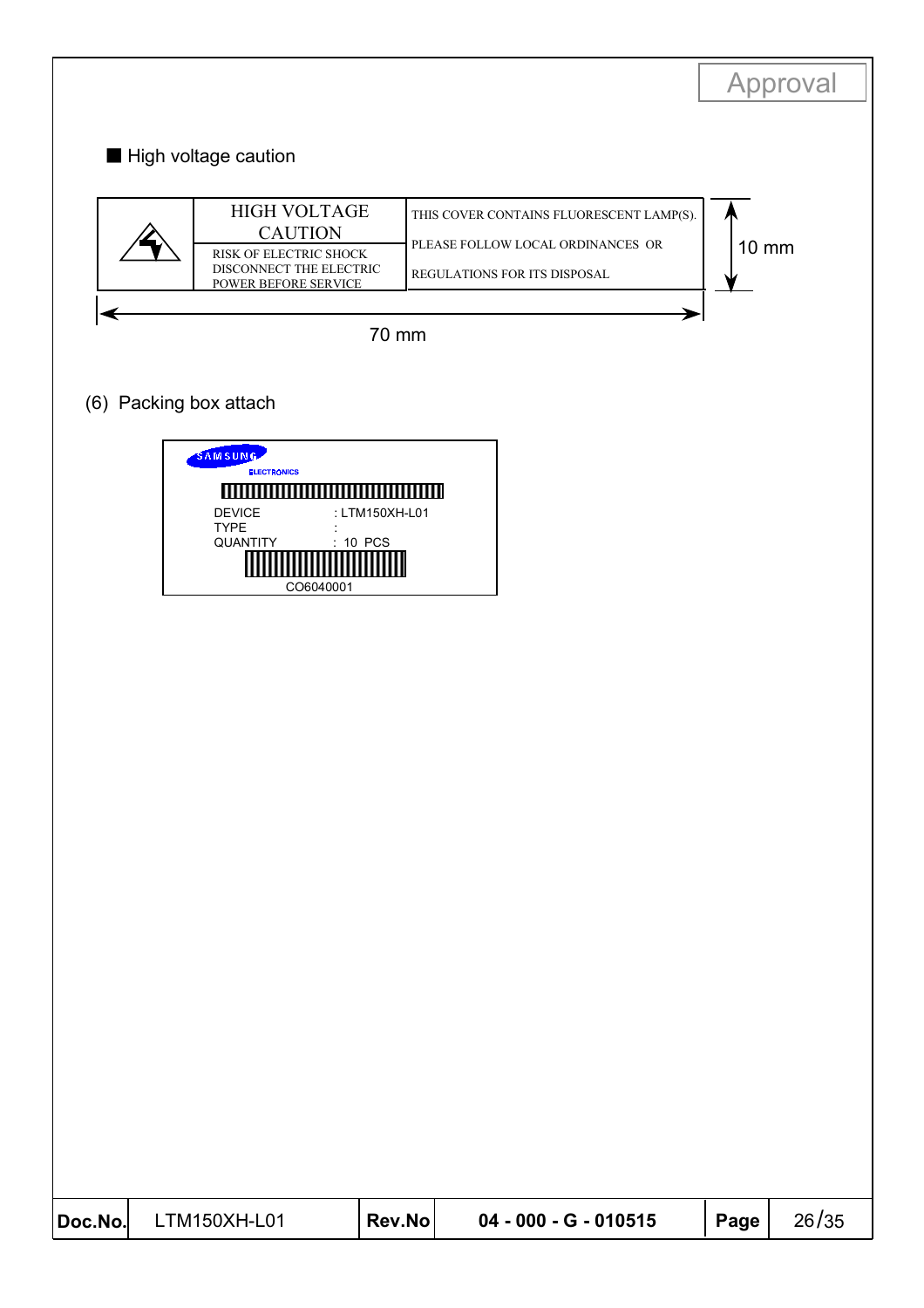# Approval **11. General Precautions**

#### 11.1 Handling

- (a) When the module is assembled, It should be attached to the system firmly using every mounting holes. Be careful not to twist and bend the modules.
- (b) Refrain from strong mechanical shock and / or any force to the module. In addition to damage, this may cause improper operation or damage to the module and CCFT back-light.
- (c) Note that polarizers are very fragile and could be easily damaged. Do not press or scratch the surface harder than a HB pencil lead.
- (d) Wipe off water droplets or oil immediately. If you leave the droplets for a long time, Staining and discoloration may occur.
- (e) If the surface of the polarizer is dirty, clean it using some absorbent cotton or soft cloth.
- (f) The desirable cleaners are water, IPA(Isopropyl Alcohol) or Hexane. Do not use Ketone type materials(ex. Acetone), Ethyl alcohol, Toluene, Ethyl acid or Methyl chloride. It might permanent damage to the polarizer due to chemical reaction.
- (g) If the liquid crystal material leaks from the panel, it should be kept away from the eyes or mouth . In case of contact with hands, legs or clothes, it must be washed away thoroughly with soap.
- (h) Protect the module from static , it may cause damage to the C-MOS Gate Array IC.
- (i) Use finger-stalls with soft gloves in order to keep display clean during the incoming inspection and assembly process.
- (j) Do not disassemble the module.
- (k) Do not pull or fold the lamp wire.
- (l) Do not adjust the variable resistor which is located on the back side.
- (m) Pins of I/F connector shall not be touched directly with bare hands.

| Doc.No. LTM150XH-L01 | Rev.No | 04 - 000 - G - 010515 | Page $ $ | 27/35 |
|----------------------|--------|-----------------------|----------|-------|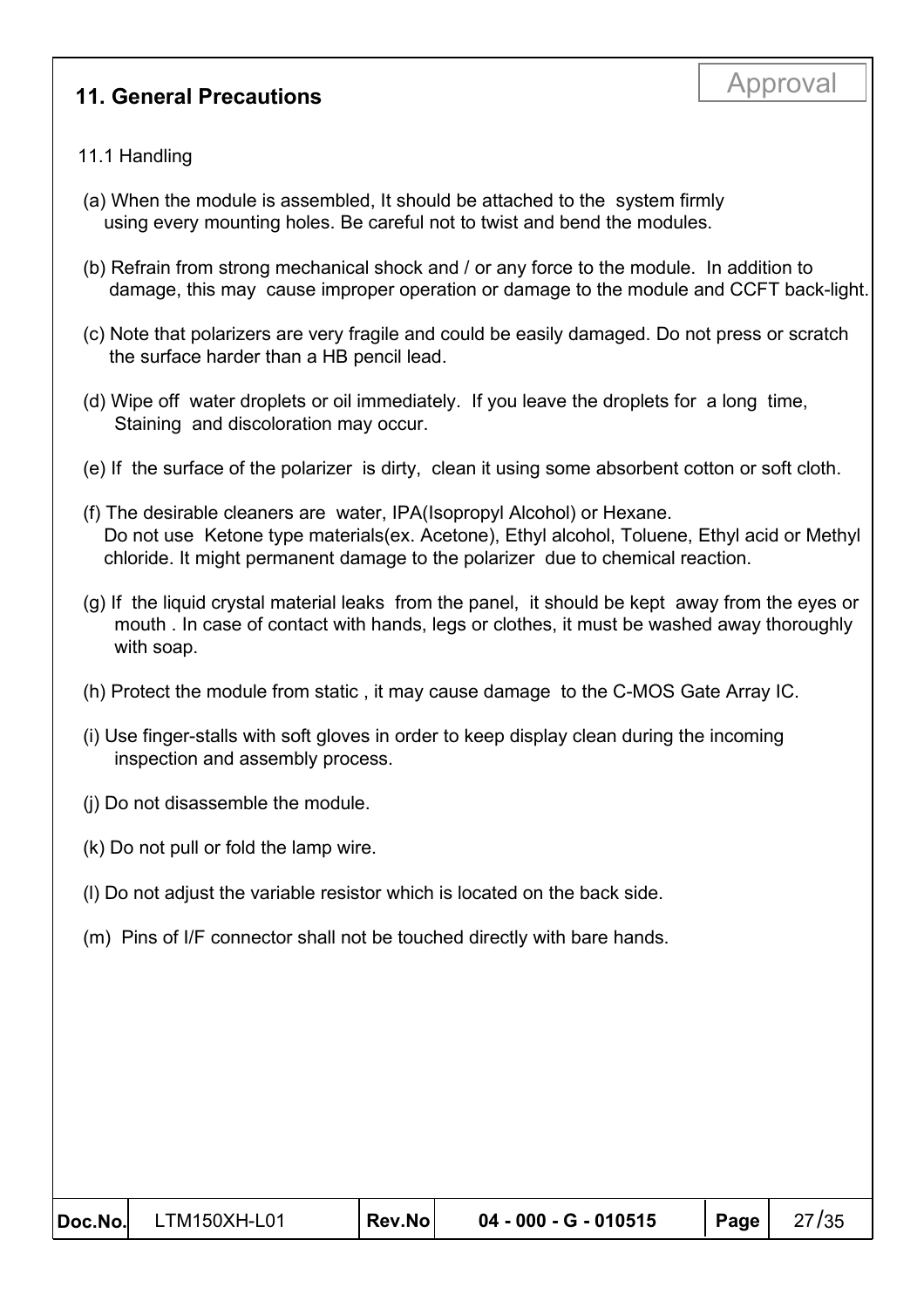#### 11.2 Storage

- (a) Do not leave the module in high temperature, and high humidity for a long time. It is highly recommended to store the module with temperature from 0 to 35 °C and relative humidity of less than 70%.
- (b) Do not store the TFT-LCD module in direct sunlight.
- (c) The module shall be stored in a dark place. It is prohibited to apply sunlight or fluorescent light during the store.

#### 11.3. Operation

- (a) Do not connect, disconnect the module in the " Power On" condition.
- (b) Power supply should always be turned on/off by following item 6.6 " Power on/off sequence ".
- (c) Module has high frequency circuits. Sufficient suppression to the electromagnetic interference shall be done by system manufacturers. Grounding and shielding methods may be important to minimize the interference.
- (d) The cable between the back-light connector and its inverter power supply shall be a minimized length and be connected directly . The longer cable between the back-light and the inverter may cause lower luminance of lamp(CCFT) and may require higher startup voltage(Vs).
- 11.4 Others
- (a) Ultra-violet ray filter is necessary for outdoor operation.
- (b) Avoid condensation of water. It may result in improper operation or disconnection of electrode.
- (c) Do not exceed the absolute maximum rating value. ( the supply voltage variation, input voltage variation, variation in part contents and environmental temperature, so on) Otherwise the module may be damaged.
- (d) If the module displays the same pattern continuously for a long period of time, it can be the situation when the image "sticks" to the screen.
- (e) This module has its circuitry PCB's on the rear side and should be handled carefully in order not to be stressed.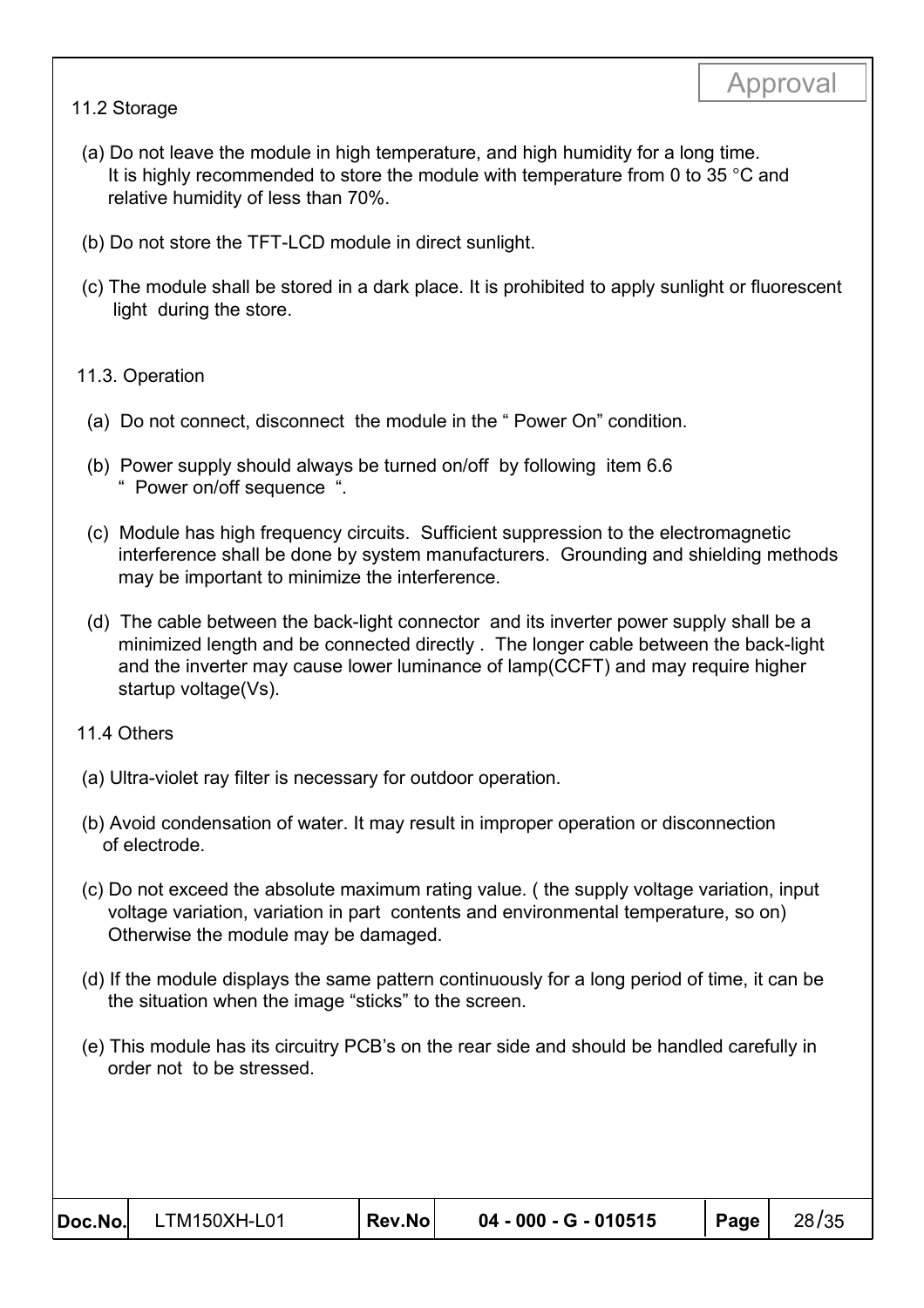# **Cosmetic Outgoing Inspection Specification** (LTM150XH XGA TFT LCD)

Samsung

J. S. Shim Sr. Manager. LCD Q&R Group

# **TCS GROUP AM LCD DIVISION SAMSUNG ELECTRONICS.CO**

Address: San 24 Nongseo-Lee, Kihung-Eup, Yongin Si, Kyungki-Do, Korea Tel. 82-2-760-7830 Fax. 82-2-760-7607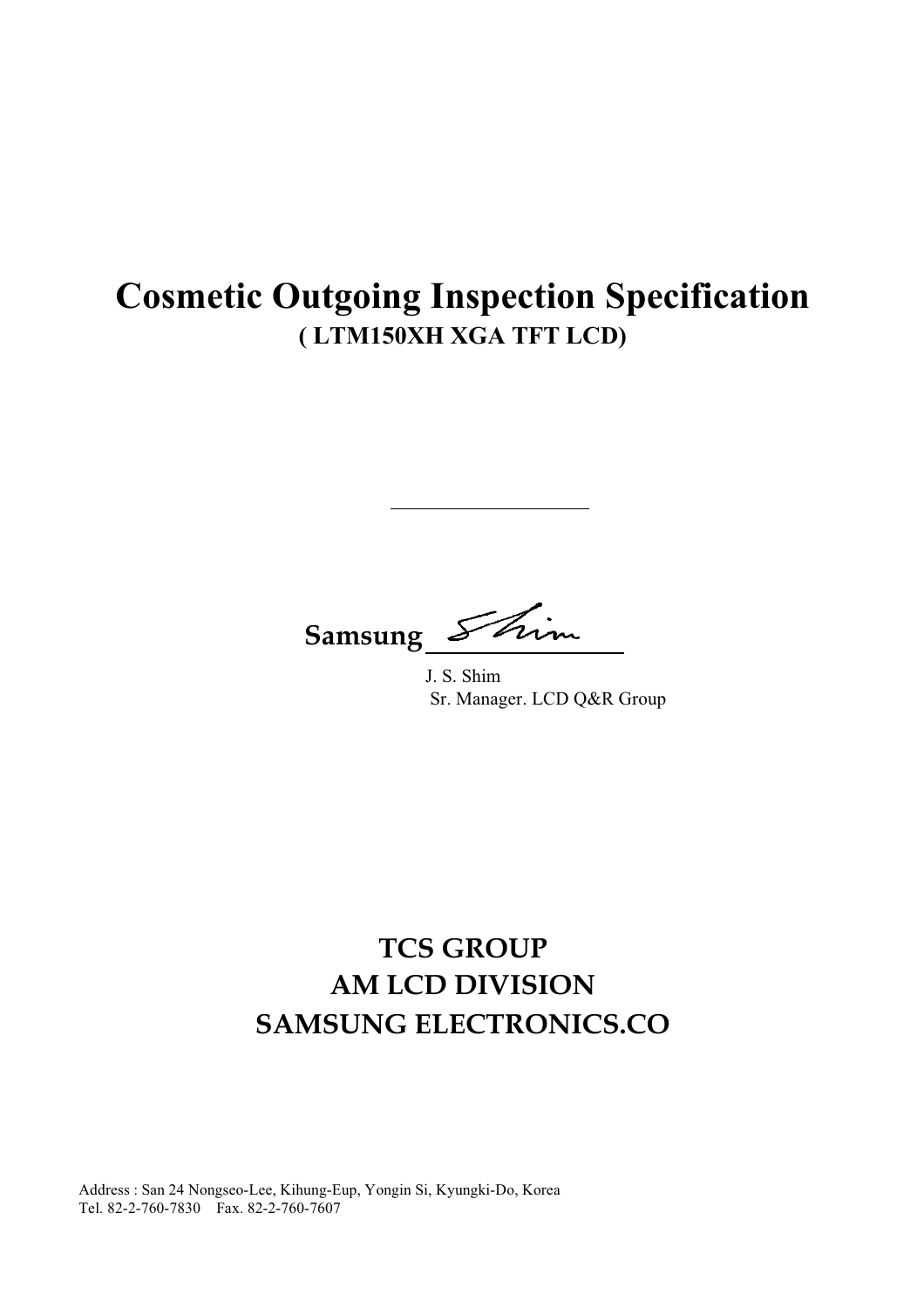

# 1. Outgoing Inspection

1.1 Outgoing Inspection Plan

1.1.1 Sampling Plan

+ Reference  $MIL-STD-1234A.$  $\ddot{\cdot}$ 

+ Assured quality level :\* AOQL 3,754 DPPM

+ Sample size  $: 40 \%$ 

(\*AOQL : Average Outgoing Quality Limit)

# 1.1.2 Flow Chart

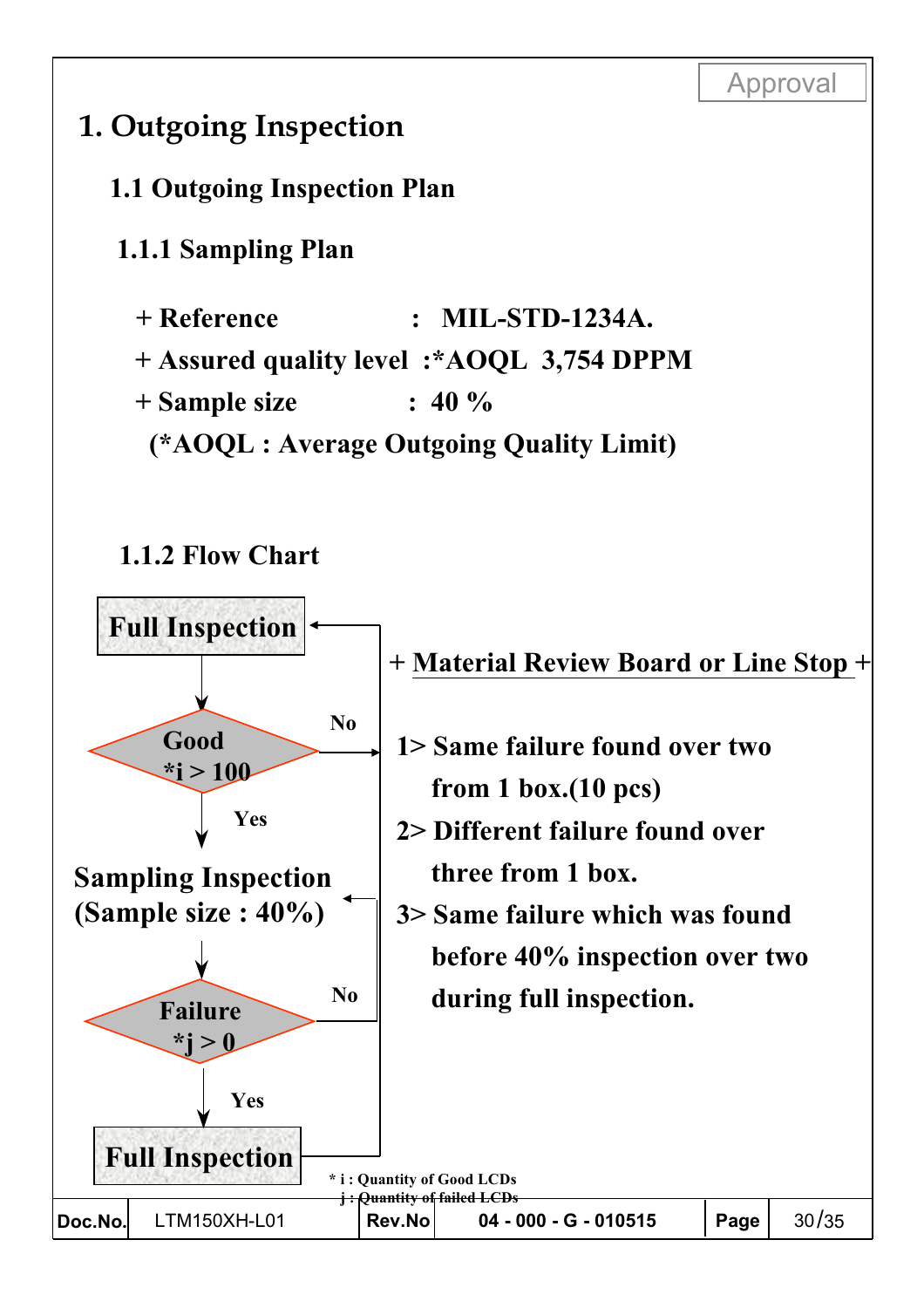# 1.2 Outgoing Inspection Criteria

# 1.2.1 Inspection Introduction

# 1.2.1.1 Conditions

| viewing distance            | $30 \sim 50$ cm                               |
|-----------------------------|-----------------------------------------------|
| <i>ambient illumination</i> | $300 \sim 700$ Lux (nominal 500 Lux)          |
| <i>ambient temperature</i>  | $25 + - 3$ 'C                                 |
| viewing angle               | The surface of the module and the inspector's |
|                             | line of view shall be at 90 degrees.          |
|                             |                                               |
| display pattern             | XGA - R, G, B, Black, White                   |
|                             |                                               |

#### active area inspection area

# 1.2.1.2 Defect Modes

#### dark / bright spots

points on the display which appear dark / bright and remain unchanged in size

### dark / bright lines

lines on the display which appear dark / bright and remain unchanged in size

### polarizer scratch

when the unit is lit a light, line is seen across a darker background; line does not vary in size

### polarizer dent

when the unit is lit a light, light (white) spots appear against a darker background, and do not vary in size

bright/dark dot

a sub-pixel  $(R, G, B \dot{\phi})$  stuck off / on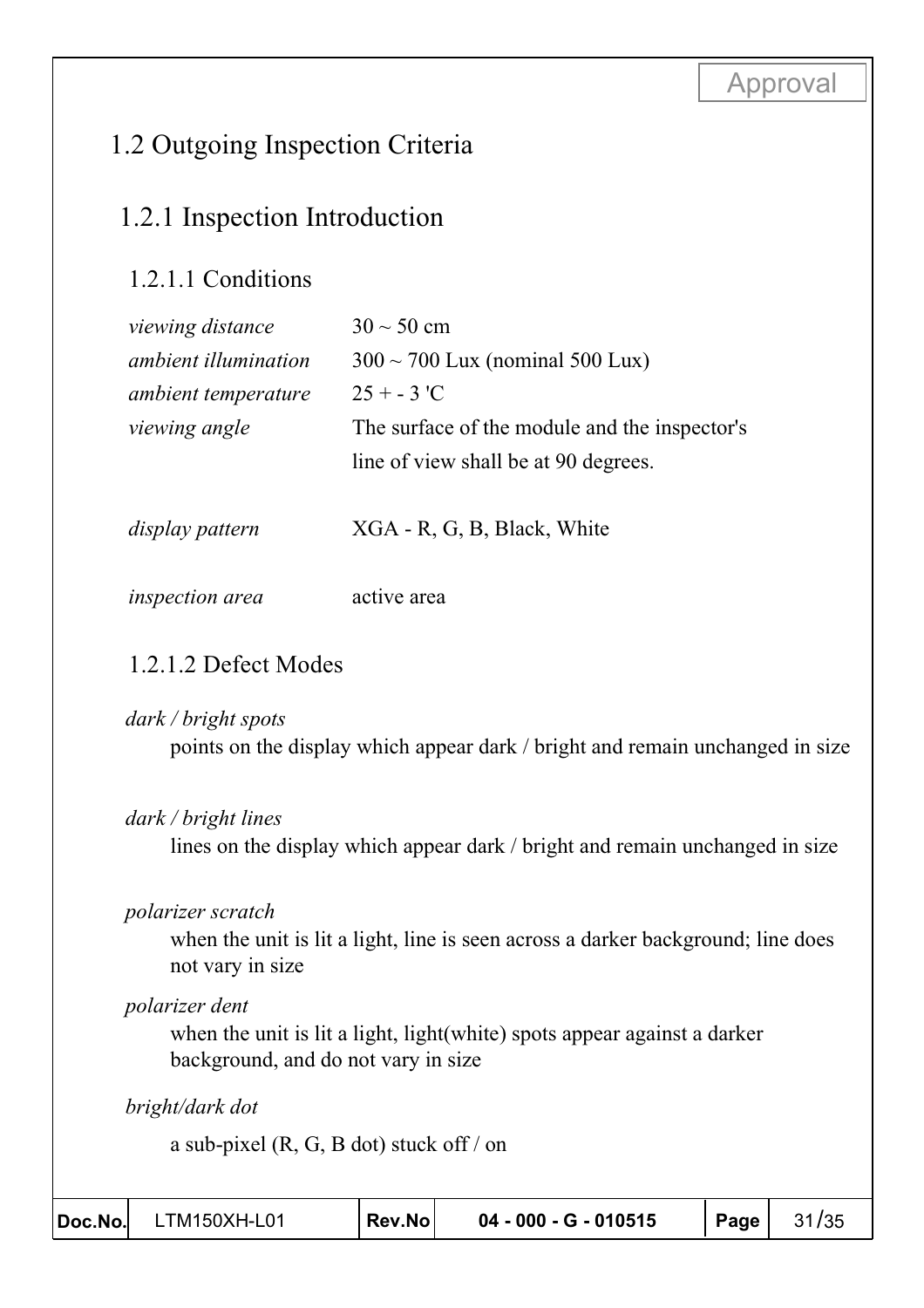# 1.2.2 Mechanical Inspection

| Chassis Gap               | max. 0.7mm                                                                               |
|---------------------------|------------------------------------------------------------------------------------------|
| Silicone Gasket<br>(Glue) | silicone material shall not be exposed beyond the metal<br>frame edge into the view area |
| Light Leakage             | there shall be no visible light around the edges of the<br>screen.                       |

\* If there is none identified criteria in this specification, Samsung will refer production specification that Customer and Samsung agreed.

\* If there is mechanical dimension issue which has no designated tolerance, Samsung will apply natural tolerance.

# 1.2.3. Visual Inspection

| Count (mm)                                                | Reject (mm)         |  |
|-----------------------------------------------------------|---------------------|--|
| $0.1 < D \le 0.8$<br>$N \leq 4$                           | D > 0.8             |  |
| $0.01 \leq W \leq 0.1$<br>$0.3 < L \le 3.0$<br>$N \leq 4$ | W > 0.1<br>L > 3.0  |  |
| $0.01 \leq W \leq 0.1$<br>0.3 < L < 10.0<br>$N \leq 3$    | W > 0.1<br>L > 10.0 |  |
| $D \le 0.5$<br>$N \leq 3$                                 | D > 0.5             |  |
| $N \leq 7$                                                | N > 7               |  |
|                                                           |                     |  |

 $f$  : Translucent edge is ignored in measuring the diameter of spot.

Doc.No.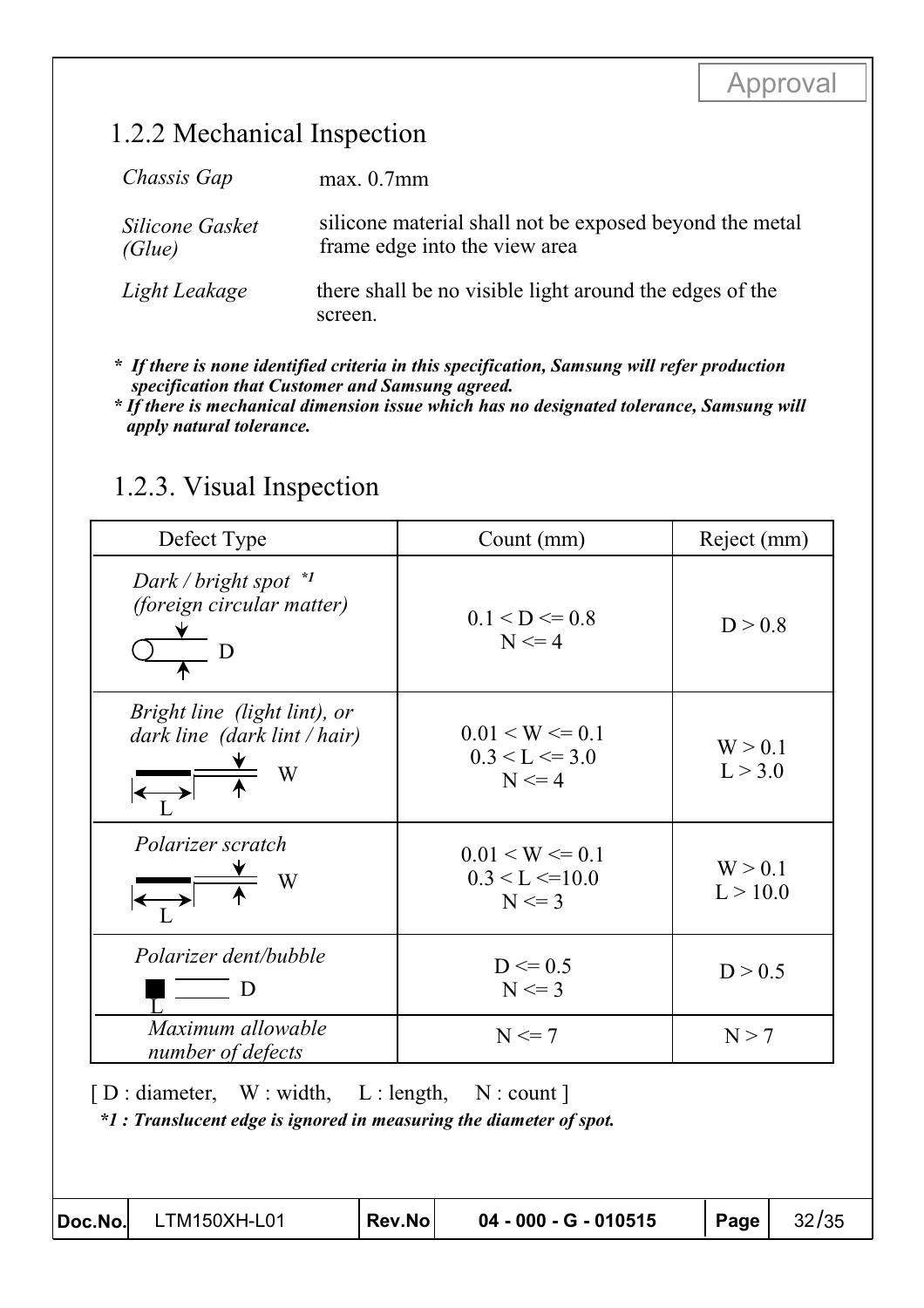# 1.2.4 Electrical Inspection

| Defect Type                                                                                            | Accept                                               | Reject                    |  |  |
|--------------------------------------------------------------------------------------------------------|------------------------------------------------------|---------------------------|--|--|
| Bright dot                                                                                             |                                                      |                           |  |  |
| random                                                                                                 | $N \le 6$<br>$(green \leq= 3)$                       | N > 6<br>(green > 3)      |  |  |
| two adjacent                                                                                           | $N \leq 1$                                           | N > 1                     |  |  |
| Dark dot, (Fig. 1)<br>random<br>two adjacent<br><i>three adjacent</i>                                  | $N \leq 7$<br>$N \leq 3$<br>$N \leq 2$               | N > 7<br>N > 3<br>N > 2   |  |  |
| four or more adjacent                                                                                  |                                                      | Not allowed               |  |  |
| Maximum allowable number of dot defect                                                                 | $N \le 10$                                           | N > 10                    |  |  |
| Minimum distance between defects, (Fig. 2)<br>bright dot - to - bright dot<br>dark dot - to - dark dot | $L \Rightarrow 15$ mm<br>$L \Rightarrow 5 \text{mm}$ | $L < 15$ mm<br>$L < 5$ mm |  |  |

 $[L: length, N: count]$ 

Inspection pattern for electrical defect should be pure R, G, B, Black and White.

Image sticking When changing pattern after 30 minutes display with same pattern, the previous image shall not be to persist longer than 10 seconds.

| Doc.No. | LTM150XH-L01 | <sup>'</sup> Rev.No⊺ | 04 - 000 - G - 010515 | Page | 33/35 |
|---------|--------------|----------------------|-----------------------|------|-------|
|---------|--------------|----------------------|-----------------------|------|-------|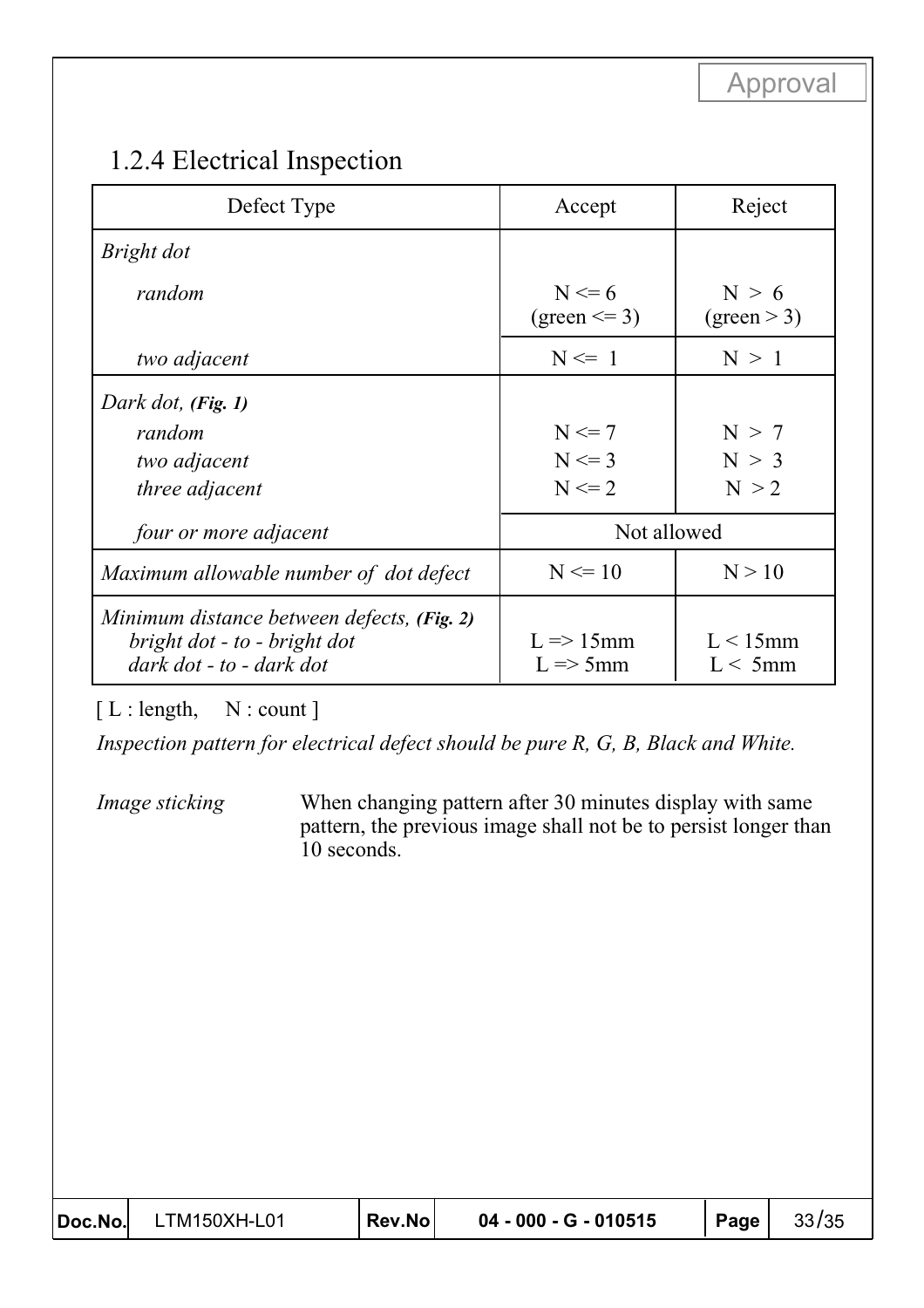